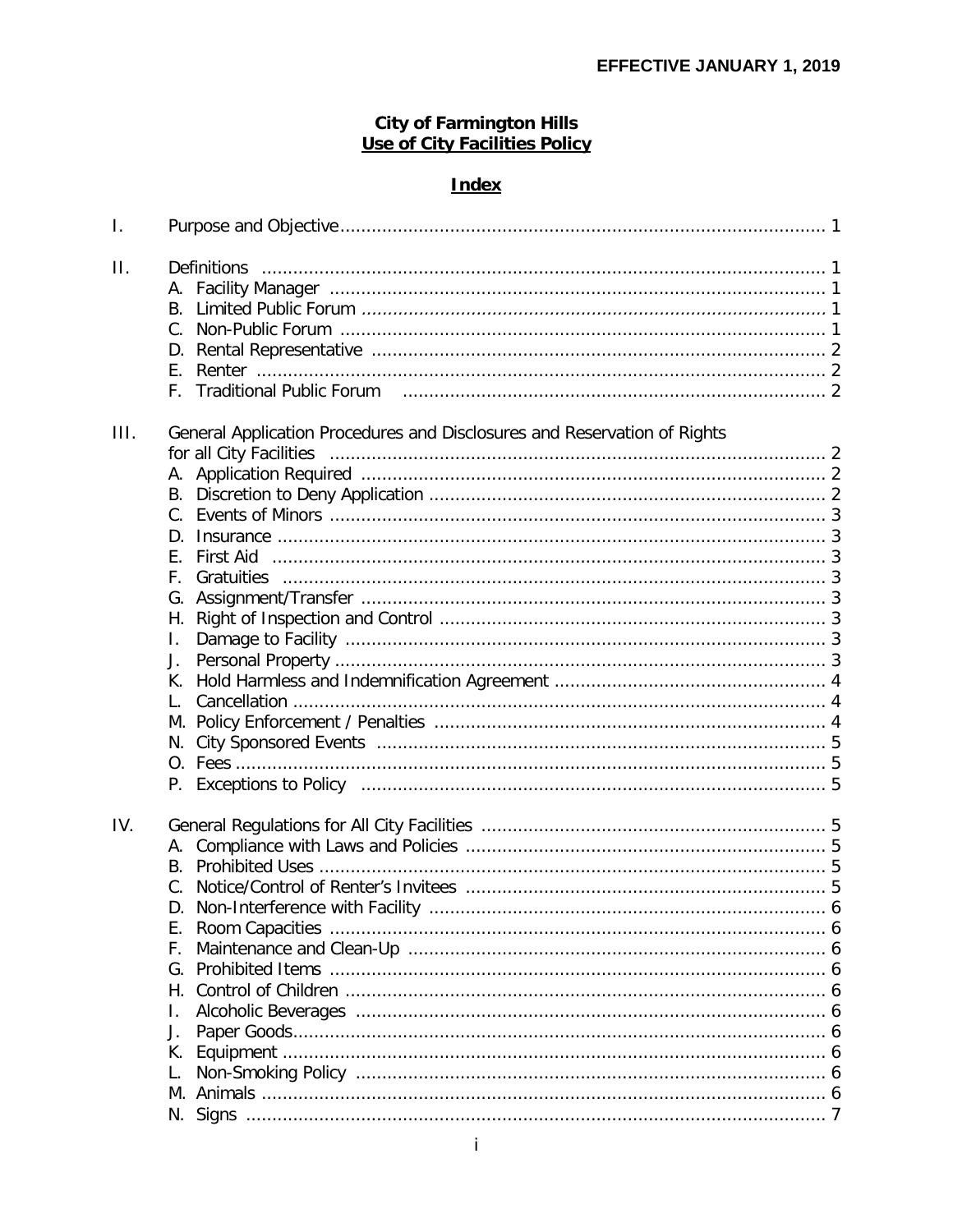| V.   |             | Political and Fundraising Activities in City-Owned Buildings and |  |
|------|-------------|------------------------------------------------------------------|--|
|      |             |                                                                  |  |
|      |             |                                                                  |  |
|      |             |                                                                  |  |
|      |             |                                                                  |  |
|      |             |                                                                  |  |
|      |             |                                                                  |  |
|      |             |                                                                  |  |
|      |             |                                                                  |  |
|      |             |                                                                  |  |
| VI.  |             |                                                                  |  |
|      |             |                                                                  |  |
|      |             |                                                                  |  |
|      |             |                                                                  |  |
|      |             |                                                                  |  |
| VII. |             |                                                                  |  |
|      |             |                                                                  |  |
|      |             |                                                                  |  |
|      |             |                                                                  |  |
|      |             |                                                                  |  |
|      | a.          |                                                                  |  |
|      | b.          |                                                                  |  |
|      | C.          |                                                                  |  |
|      | d.          |                                                                  |  |
|      | е.          |                                                                  |  |
|      | f.          |                                                                  |  |
|      |             |                                                                  |  |
|      | g.<br>h.    |                                                                  |  |
|      |             |                                                                  |  |
|      |             |                                                                  |  |
|      |             |                                                                  |  |
|      | a.          |                                                                  |  |
|      | b.          |                                                                  |  |
|      | $C_{\cdot}$ |                                                                  |  |
|      | d.          |                                                                  |  |
|      | е.          |                                                                  |  |
|      | f.          |                                                                  |  |
|      | g.          |                                                                  |  |
|      | h.          |                                                                  |  |
|      |             |                                                                  |  |
|      |             | 3. Fire Department Headquarters (Station #5) Community Rooms 11  |  |
|      | a.          |                                                                  |  |
|      | b.          |                                                                  |  |
|      | $C_{\cdot}$ |                                                                  |  |
|      | d.          |                                                                  |  |
|      | е.          |                                                                  |  |
|      |             |                                                                  |  |
|      | f.          |                                                                  |  |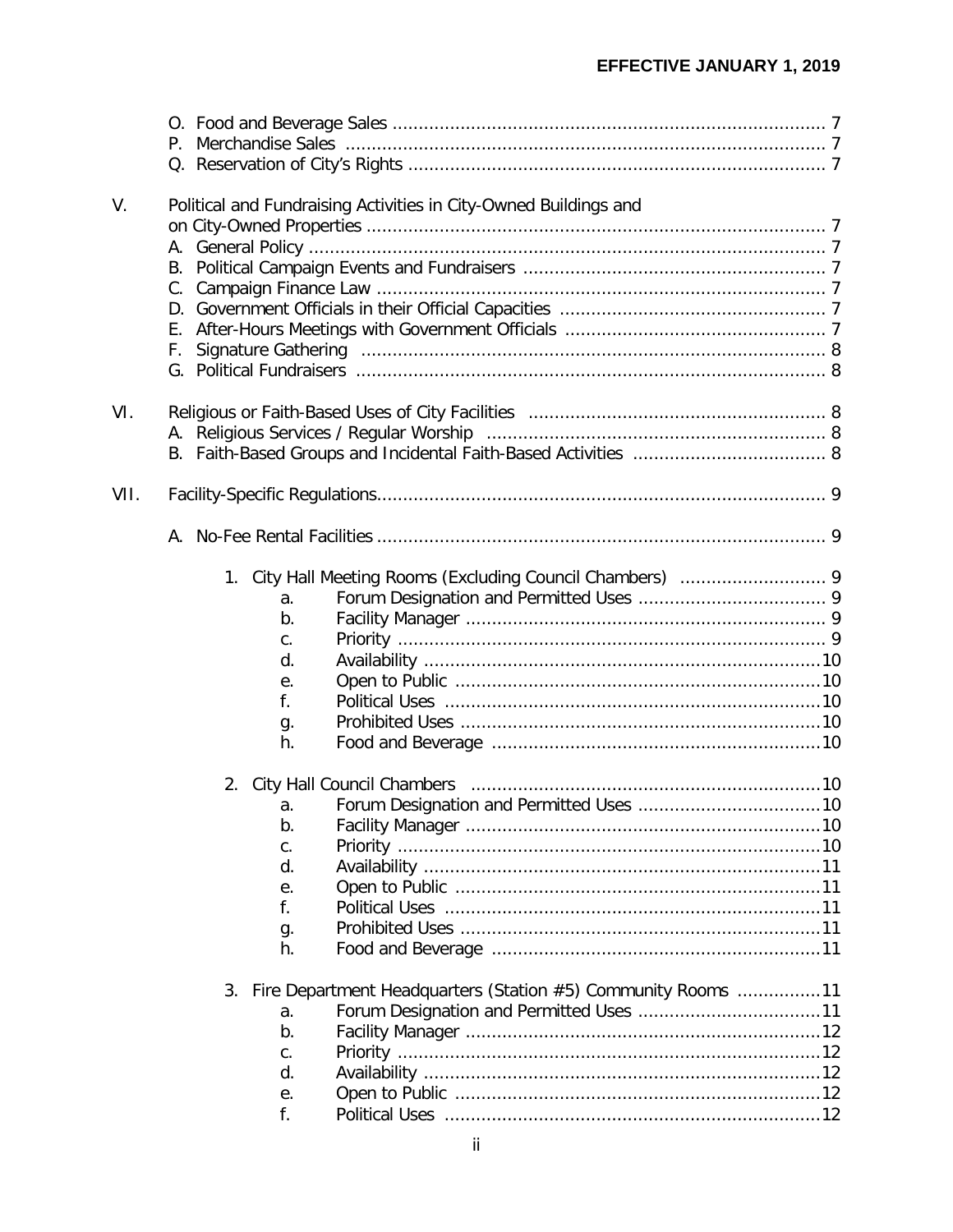| g.             |                                              |  |
|----------------|----------------------------------------------|--|
| h.             |                                              |  |
|                |                                              |  |
| a.             |                                              |  |
| $b$ .          |                                              |  |
| $C_{\cdot}$    |                                              |  |
| d.             |                                              |  |
| е.             |                                              |  |
|                |                                              |  |
|                |                                              |  |
|                |                                              |  |
| а.             | Forum Designation and Permitted Activities14 |  |
| b.             |                                              |  |
| $C_{\cdot}$    |                                              |  |
| d.             |                                              |  |
| е.             |                                              |  |
| f.             |                                              |  |
| g.             |                                              |  |
| h.             |                                              |  |
| i.             |                                              |  |
|                |                                              |  |
| a.             |                                              |  |
| b.             |                                              |  |
| C <sub>1</sub> |                                              |  |
| d.             |                                              |  |
| е.             |                                              |  |
| f.             |                                              |  |
| g.             |                                              |  |
| h.             |                                              |  |
| İ.             |                                              |  |
|                |                                              |  |
| a.             |                                              |  |
| b.             |                                              |  |
| C.             |                                              |  |
| d.             |                                              |  |
| е.             |                                              |  |
| f.             |                                              |  |
| g.             |                                              |  |
|                |                                              |  |
| a.             |                                              |  |
| b.             |                                              |  |
| $C_{\cdot}$    |                                              |  |
| d.             |                                              |  |
| е.             |                                              |  |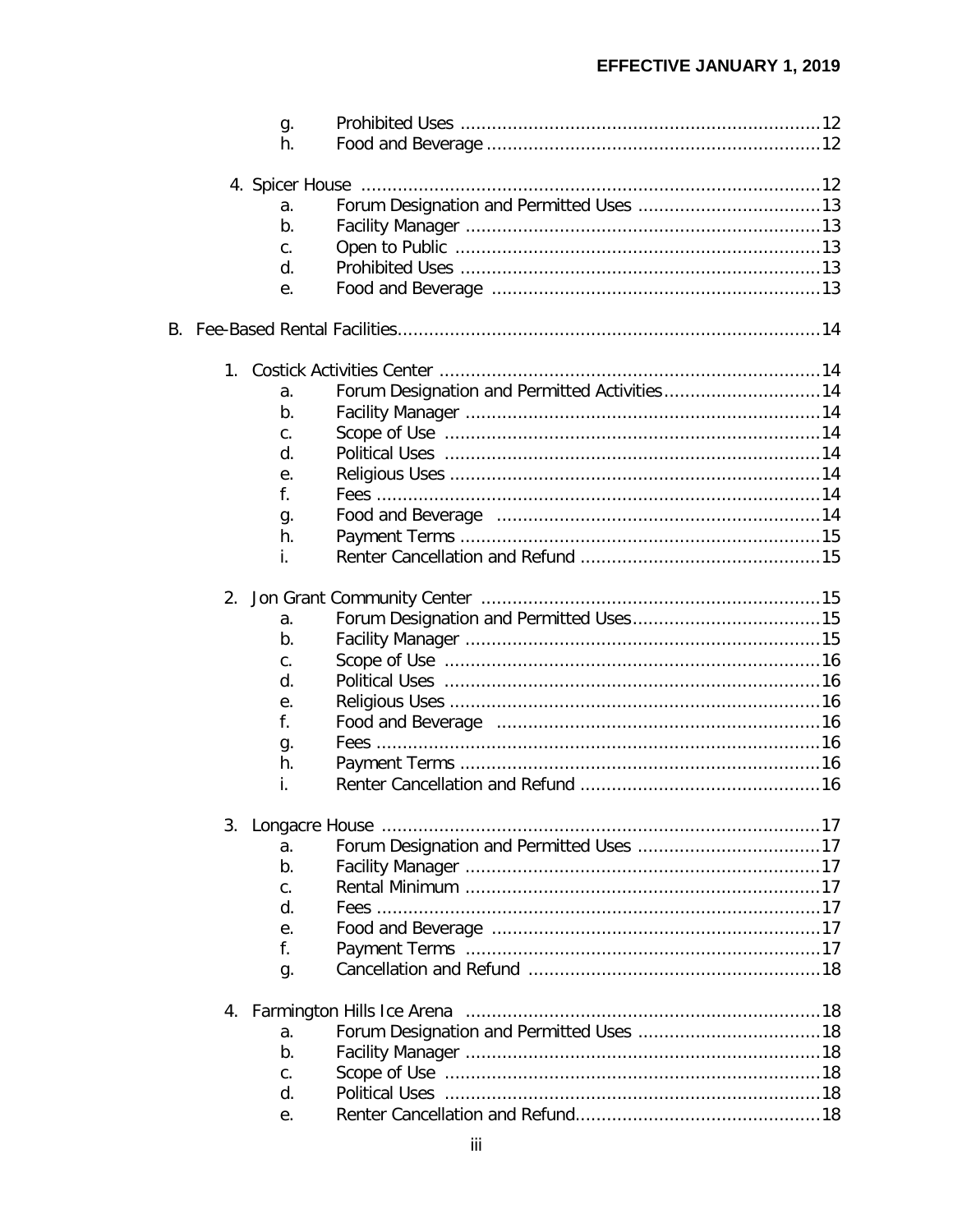|  |                  | $f_{\cdot}$                                                                       |  |
|--|------------------|-----------------------------------------------------------------------------------|--|
|  | C. Parks         |                                                                                   |  |
|  | 1.               |                                                                                   |  |
|  | 2.               |                                                                                   |  |
|  | 3.               |                                                                                   |  |
|  |                  |                                                                                   |  |
|  |                  | Heritage Park Shelter-Specific Rules and Regulations 22<br>a.                     |  |
|  |                  | Stables Art Studio, Caretakers Farmhouse,<br>b.                                   |  |
|  |                  | Day Camp/Nature Center/Riley Archery Range and Skate Park22                       |  |
|  |                  | $C_{1}$                                                                           |  |
|  |                  | d.                                                                                |  |
|  |                  |                                                                                   |  |
|  |                  | D. Facilities Not Available for Rent or Use by Outside Groups/Individuals 25      |  |
|  |                  |                                                                                   |  |
|  |                  | 2. Fire Station 3 (to the extent that it is separated from the Jon Grant          |  |
|  |                  |                                                                                   |  |
|  | 3.               |                                                                                   |  |
|  | $\overline{4}$ . |                                                                                   |  |
|  | 5.               |                                                                                   |  |
|  | 6.               | Farmington Hills Golf Club, except for golf outing fundraisers25                  |  |
|  | 7.               |                                                                                   |  |
|  |                  |                                                                                   |  |
|  | 9.               | Any other facility not identified in this Policy as a Traditional Public Forum or |  |
|  |                  |                                                                                   |  |
|  |                  |                                                                                   |  |
|  |                  |                                                                                   |  |
|  |                  |                                                                                   |  |
|  |                  |                                                                                   |  |
|  |                  |                                                                                   |  |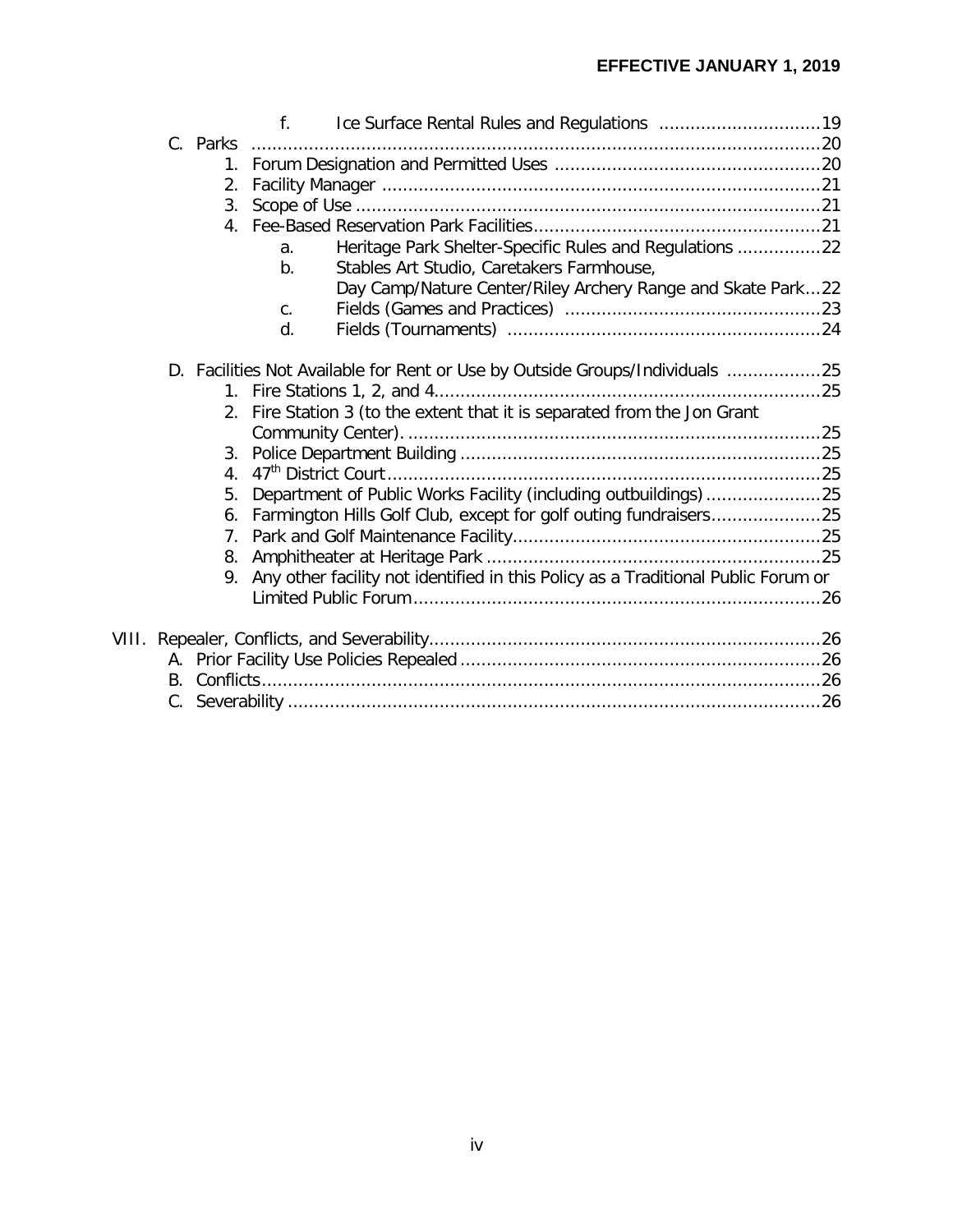## **City of Farmington Hills**

### **Use of City Facilities Policy**

#### I. Purpose and Objective

The City of Farmington Hills' facilities include community rooms, parks, parking lots, recreation areas, and other government buildings and facilities. The intent of this Policy is to establish uniform procedures for the use of City facilities, to provide sufficient forums for gathering and expression of speech, to identify the purposes of City facilities, to ensure the efficient uninterrupted administration of the City government and City facilities and their premises, and to ensure the enjoyment of City facilities by all users. To the extent that this Policy regulates First Amendment activity, it is not the intent of this Policy to allow uniformity of expressive conduct at all locations, or within all areas of a specific location. Any attempt to limit the use of a forum is not intended to silence speech or engage in prohibiting expressive conduct based upon its content.

- II. Definitions. As used in this Policy, the following terms are intended to have the following specified meanings:
	- A. Facility Manager. The Facility Manager shall be the department responsible for processing applications and enforcing this Policy in relation to any City facility, as identified in Section VII of this Policy. The term shall include any specific individual(s), including but not limited to an on-site facility manager, designated by the department as the City's or facility's contact person for matters relating to the facility rental including but not limited to cancellations and special requests identified in this Policy as requiring the Facility Manager's permission.
	- B. Limited Public Forum. Any City facility, City-owned property, or portion thereof that is not within the definition of a Traditional Public Forum, but which has been expressly designated in this Policy as a Limited Public Forum for specific purposes identified in this Policy. It is the intent of this Policy that, where a portion of a facility or property is designated as a Limited Public Forum, that designation shall be narrowly-construed as applying only to the identified portion of the facility or property, and is not intended to transform the property as a whole or any other portion of the facility or its premises (e.g. common hallways, lobbies, and sidewalks and parking lots that are not part of the City's general transportation network) into either a limited or Traditional Public Forum.
	- C. Non-Public Forum. Any City facility, City-owned property, or portion thereof that is not within the definition of a Traditional Public Forum, and which has not expressly been designated in this Policy as a Limited Public Forum. It is the intent of this Policy that Non-Public Forums are not to be the site of any activity or use by non-City individuals or entities for purposes unrelated to the purpose for which the facility or property exists. To the extent that this Policy and/or City Ordinances regulate First Amendment Activity in Non-Public Forums, such regulations are intended as reasonable regulations to promote the efficient and undisturbed use of the forum for its intended purpose.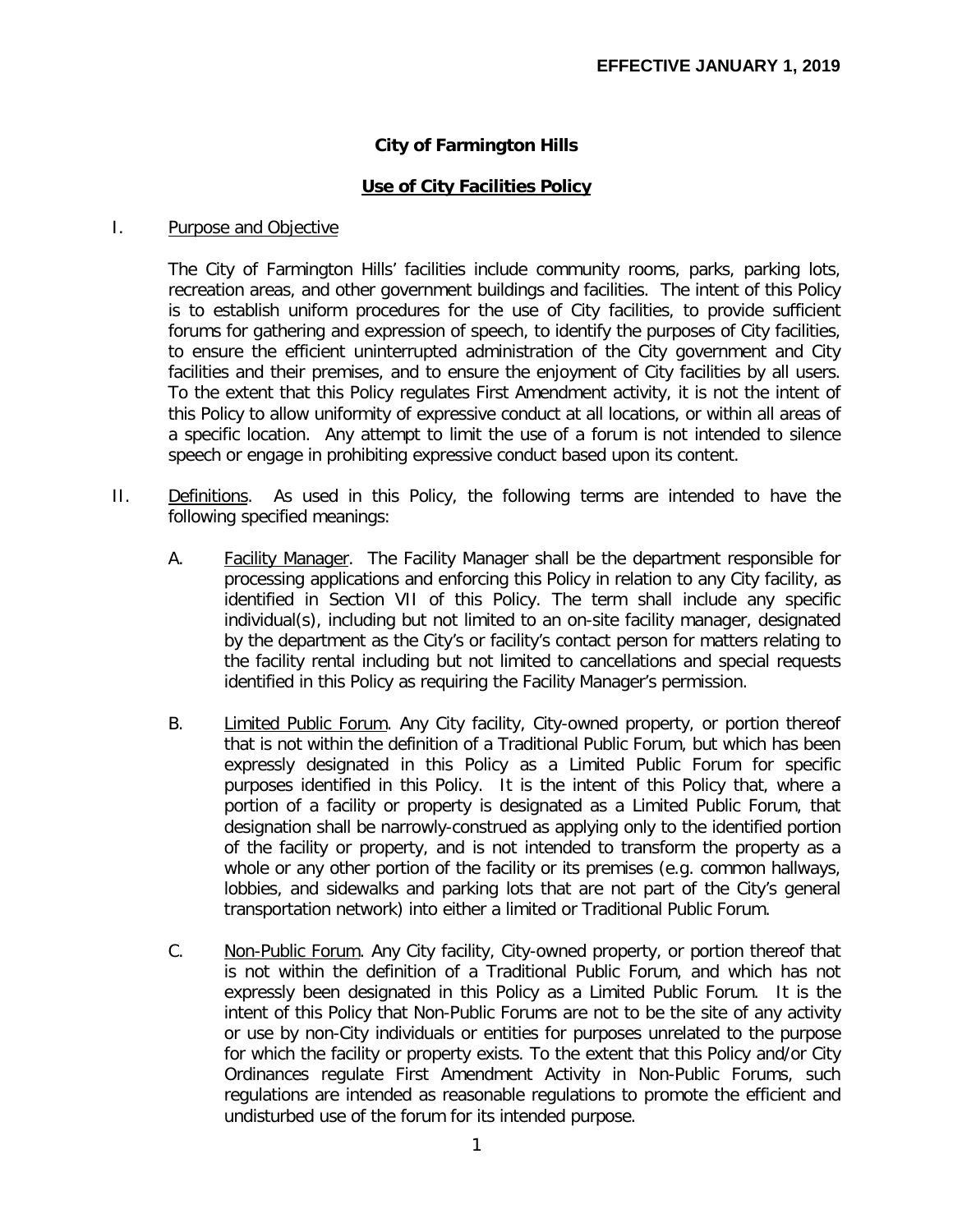- D. Rental Representative. The person who is identified in a facility's rental application, arranges the reservation of a facility, and/or who is otherwise the primary contact for a Renter.
- E. Renter. Any individual, group, organization or other entity that has arranged for the use of a City facility, whether through reservation, rental agreement, or other means, and regardless of whether the facility is a fee-based or non-fee-based facility.
- F. Traditional Public Forum. City parks (to the extent that they are open-air and not designated for specific uses such as sports fields and reservation-based picnic shelters), and public streets and public sidewalks that are part of the City's general transportation network are recognized as Traditional Public Forums. These properties are open to a broad range of expressive purposes consistent with applicable state and federal law. To the extent that this Policy and/or City Ordinances regulate activities within Traditional Public Forums, such regulations are intended only to reasonably regulate the time, place, and manner of activities within the forums as permitted under relevant law.
- III. General Application Procedures and Disclosures and Reservation of Rights for all City Facilities. Unless otherwise stated in this Policy, these General Procedures shall apply to all City of Farmington Hills facilities. Where a procedure for a specific facility elsewhere in this Policy conflicts with or expands upon a General Procedure, the facility-specific procedure shall control.
	- A. Application Required. No renter may use a City facility without requesting and scheduling said facility through the appropriate Facility Manager for the facility as designated in Part VII, at least 24 hours in advance of the date of use, with a signed and completed application form delivered in person, by e-mail, online, or by fax.
	- B. Discretion to Deny Application. The City, at its sole discretion, reserves the right to limit and/or deny requests for meetings, parties, or other events. In reviewing a request, the City shall consider factors including, but not limited to:(a) the applicant's history of compliance with facility use policies; (b) the conformity of the application to this Policy and all other applicable policies, ordinances, laws, and regulations; (c) whether using the facility as proposed would threaten public health, safety, or welfare, based on factors including but not limited to the ability to manage crowds at the facility, expected public interest, need to maintain order due to expected protests at the event; (d) the consistency of the proposed use with the purposes for which the room is designed and intended, such as but not limited to the size, dimensions and existing furniture, fixtures and equipment in the room; (e) the availability of the room or facility; (e) whether the proposed use would conflict with the administration or needs of, or uses by, the City government; and (g) any other factor deemed relevant by the Facility Manager of the facility involved.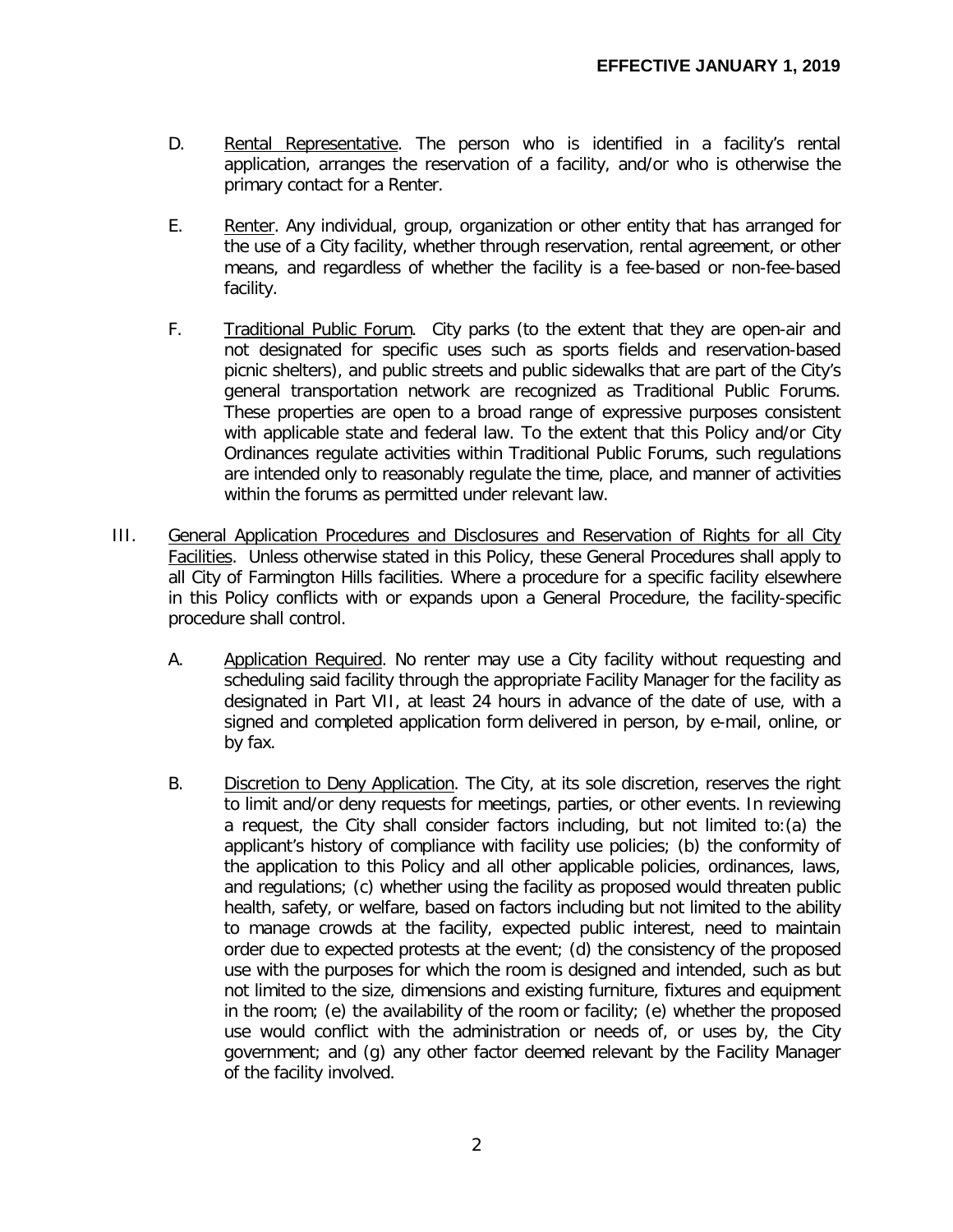- C. Events of Minors. The City reserves the right to limit and/or deny requests for meetings, parties, or other events of minors. If an application is approved for such an event, the application must be signed by a responsible party who is over 21 years of age, and one chaperone over 21 years of age must be provided for every 8 minors.
- D. **Insurance.** The City of Farmington Hills does not provide individual accident and health insurance for use of its facilities. Groups or individuals using facilities may be required to procure and maintain a General Liability insurance Policy, at its sole cost and expense, for any death or injuries to persons or loss or damage to property that may arise from or in connection with its use of the facility and the activities associated with it, to supply a certificate of such insurance to the City, and to name on such policy the City of Farmington Hills as an additional insured. Minimum acceptable limits of such insurance will be \$1 million each occurrence and \$1 million aggregate. The City of Farmington Hills must receive Policy verification including dates of coverage and financial limits for the event at least 30 days prior to the first rental date.
- E. First Aid. No on-site medical treatment is available at City facilities. First aid is the direct responsibility of any renter of City facilities.
- F. Gratuities. City facility personnel are not allowed to accept gratuities.
- G. Assignment/Transfer. No rental, rental agreement, permit, or facility reservation shall be assigned or transferred without the City's consent.
- H. Right of Inspection and Control. The City reserves the right to inspect and control all events, private parties, meetings and receptions held on its premise. The Renter shall be responsible for paying the City the costs of replacement for any and all destroyed, damaged or missing facility property caused by Renter's guests, independent contractors, Renter, Renter's agent or any person on Renter's behalf. The Renter is responsible to reimburse the City for all fees and costs incurred by the City should additional City staff be required to control the Renter's event.
- I. Damage to Facility. Any damages to the building and/or grounds will be charged to the Rental Representative that signed the agreement. The Rental Representative is responsible for checking the room for damages and cleanup in a manner that is acceptable to the City.
- J. Personal Property. The City shall not be responsible and assumes no liability for lost or stolen equipment, personal property, merchandise, money, personal effects, and goods at a City facility. The safekeeping and protection from theft or damage of all equipment, personal property, merchandise, money, personal effects, and goods brought onto the premises of a City facility shall be solely the responsibility of the Renter and user of the facility and the owner of the personal money, effects and goods. The City will assume no liability for any equipment, personal property, merchandise, money, personal effects, and goods left in a City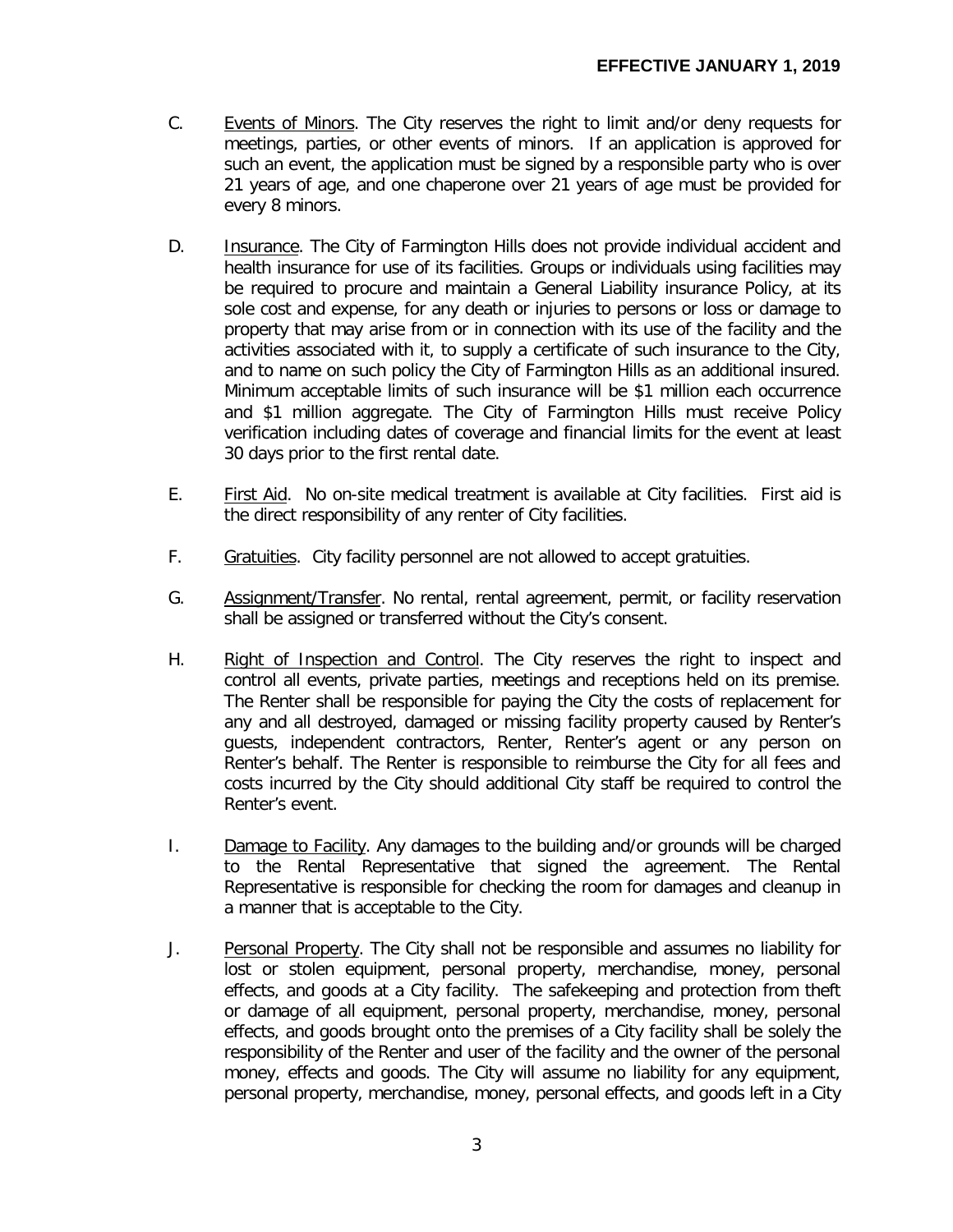facility or for any damages to such items if they are moved, cleaned or stored by our employees in the performance of their duties.

- K. Hold Harmless and Indemnification Agreement. The Rental Representative and the Renter they represent shall pay on behalf of, indemnify, and hold harmless the City of Farmington Hills, its elected and appointed officials employees, and volunteers and others working on behalf of the City of Farmington Hills, against any and all claims, demands, suits, or loss, including all costs connected therewith, and for any damages which may be asserted, claimed or recovered against or from the City of Farmington Hills, its elected and appointed officials, employees and volunteers and others working on behalf of the City of Farmington Hills, by reason of personal injury, including bodily injury or death and/or property damages, including loss of use thereof, which arises out of or is in any way connected or associated with the use of a City of Farmington Hills facility. Where a facility requires a written agreement, a hold harmless and indemnification provision that consists of language substantially similar to that of this paragraph shall be included in the signed agreement.
- L. Cancellation. The City of Farmington Hills reserves the right to accept, reject, or cancel any event, use, rental agreement, or reservation for any reason and in its sole discretion. If a facility is mistakenly scheduled for more than one event, use, rental, or reservation of a City facility at the same time, the Facility Manager or their designated representative shall contact each party involved to identify the mistake and ascertain whether any party will voluntarily agree to reschedule, and if not then the Facility Manager shall, in their discretion, decide which party's event, use, rental agreement, or reservation is cancelled. If an event, use, rental agreement, or reservation must be cancelled due to a scheduling mistake as described above or circumstances beyond the control of the City of Farmington Hills, including but not limited to weather, loss of utilities, civil unrest, or other uncontrollable happenstance, the event will be rescheduled at the earliest convenience of all parties. If a rental fee has been paid in connection with an event use, or reservation must be cancelled due to a scheduling mistake by the City as described above or cancellation by the City for any reason (other than circumstances beyond the City's control) and the event, use, or reservation cannot be rescheduled for any reason, the City shall refund such rental fees to the Renter, which shall the full extent of any obligation or liability of the City in connection with such cancellation. The City shall not be obligated, liable or responsible for payment of any amounts or damages for losses due, directly or indirectly, to a cancellation incurred by a Renter (other than a refund, if applicable), Rental Representative, any person, guest, vendor or contractor associated with the event, use, reservation, rental, or rental agreement, or any other third party. If a Renter or Renter's Representative cancels a rental, the City will not refund any fees, except as may be otherwise specifically allowed in this Policy. Where a facility requires a written rental agreement, a cancellation provision that consists of language substantially similar to that of this paragraph shall be included in the signed agreement.
- M. Policy Enforcement / Penalties. Failure to comply with this Policy may result in all or any of the following: forfeiture of some or all of the security deposit;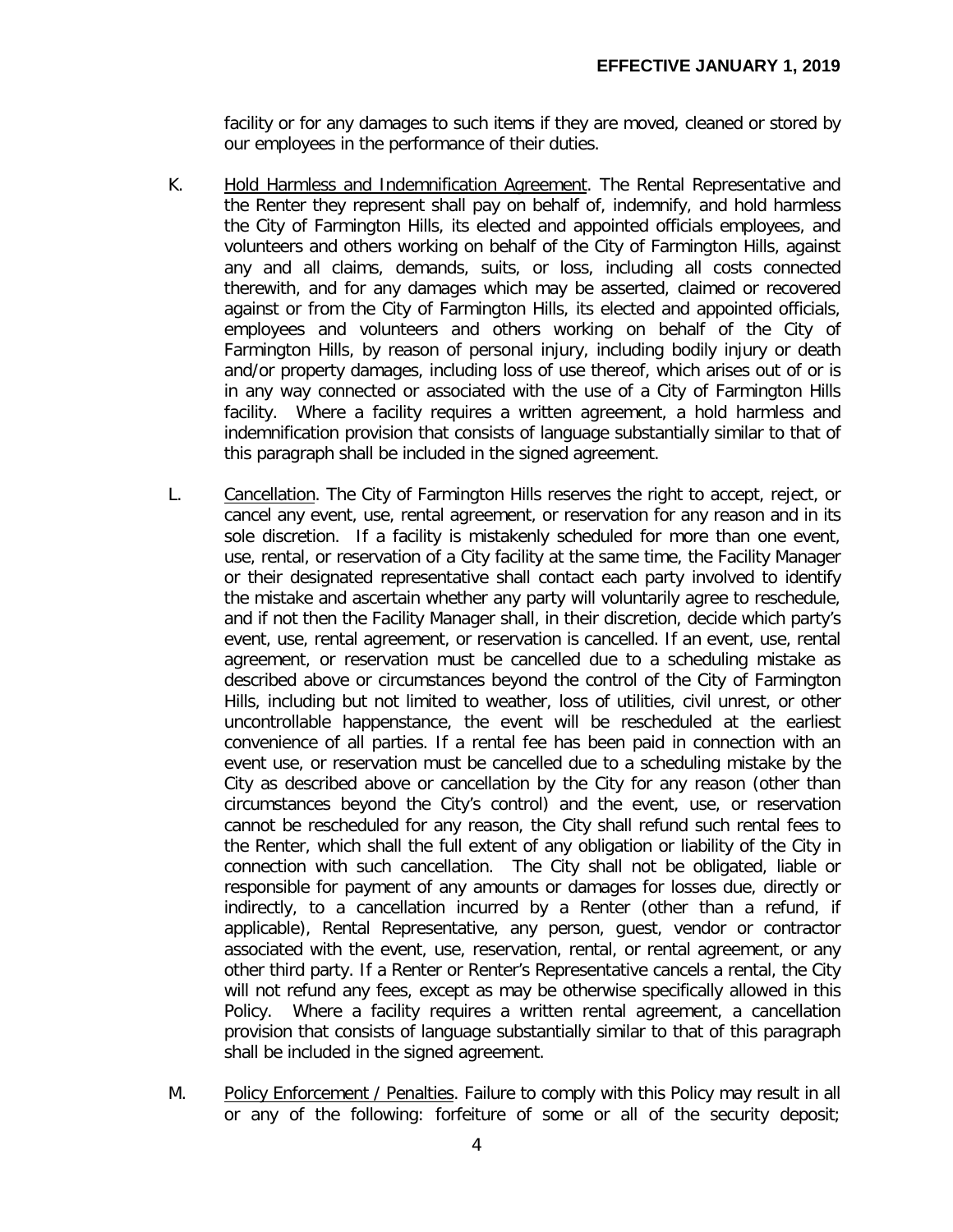cancellation of the event, meeting or other rental use; immediate termination of the event, meeting or other rental use without notice or warning; immediate removal of individuals from the premises by City staff or the Farmington Hills Police Department without notice or warning; payment of the City the costs of replacement for any and all destroyed, damaged or missing City property caused by Renter's guests, independent contractors, Renter, Renter's agent or any person on Renter's behalf; rejection of any or all future requests to use or rent the City's facilities; criminal prosecution for any violations of law or ordinance; and any other civil remedies to which the City may be entitled by law or in equity.

- N. City Sponsored Events. The City and City sponsored uses and events are specifically excluded from compliance with this Policy.
- O. Fees. The Facility Manager, in coordination with the City Manager or City Manager's designee, is authorized to establish rental fees and other fees relating to the use of City facilities for which this Policy contemplates a fee.
- P. Exceptions to Policy. The City Council may allow exceptions to this Policy to accommodate and enable events of regional, state-wide or national significance to be held at City facilities, such as but not limited to, visits by the President of the United States or Michigan Governor, or candidates for such positions.
- IV. General Regulations for All City Facilities. Unless otherwise stated in this Policy, these General Regulations shall apply to all City Facilities. Where a regulation for a specific facility elsewhere in this Policy conflicts with or expands upon a General Regulation, the facility-specific procedure shall control.
	- A. Compliance with Laws and Policies. All persons using the City of Farmington Hills' facilities shall observe and comply with the regulations of this Policy, all applicable ordinances, rules, and regulations of the City of Farmington Hills, and all federal and state laws.
	- B. Prohibited Uses. City facilities and equipment shall not be used for: a) activities which are in conflict with City policies, rules or ordinances, state or federal laws; b) activities which are discriminatory in the legal sense; c) illegal gambling; d) the primary purpose of petition signature gathering except as allowed by Section V of this Policy; e) political campaign events or fundraisers except in rented rooms of the Costick Center, Grant Center, Longacre House, or Ice Arena as provided by Section V of this Policy; or f) religious services or regular worship activities except in rented rooms of the Costick Center, Grant Center, or Longacre House as provided by Section VI of this Policy.
	- C. Notice/Control of Renter's Invitees. The Rental Representative is responsible for insuring that all policies, rules and regulations are strictly adhered to by all persons participating in the activity for which they are the Rental Representative.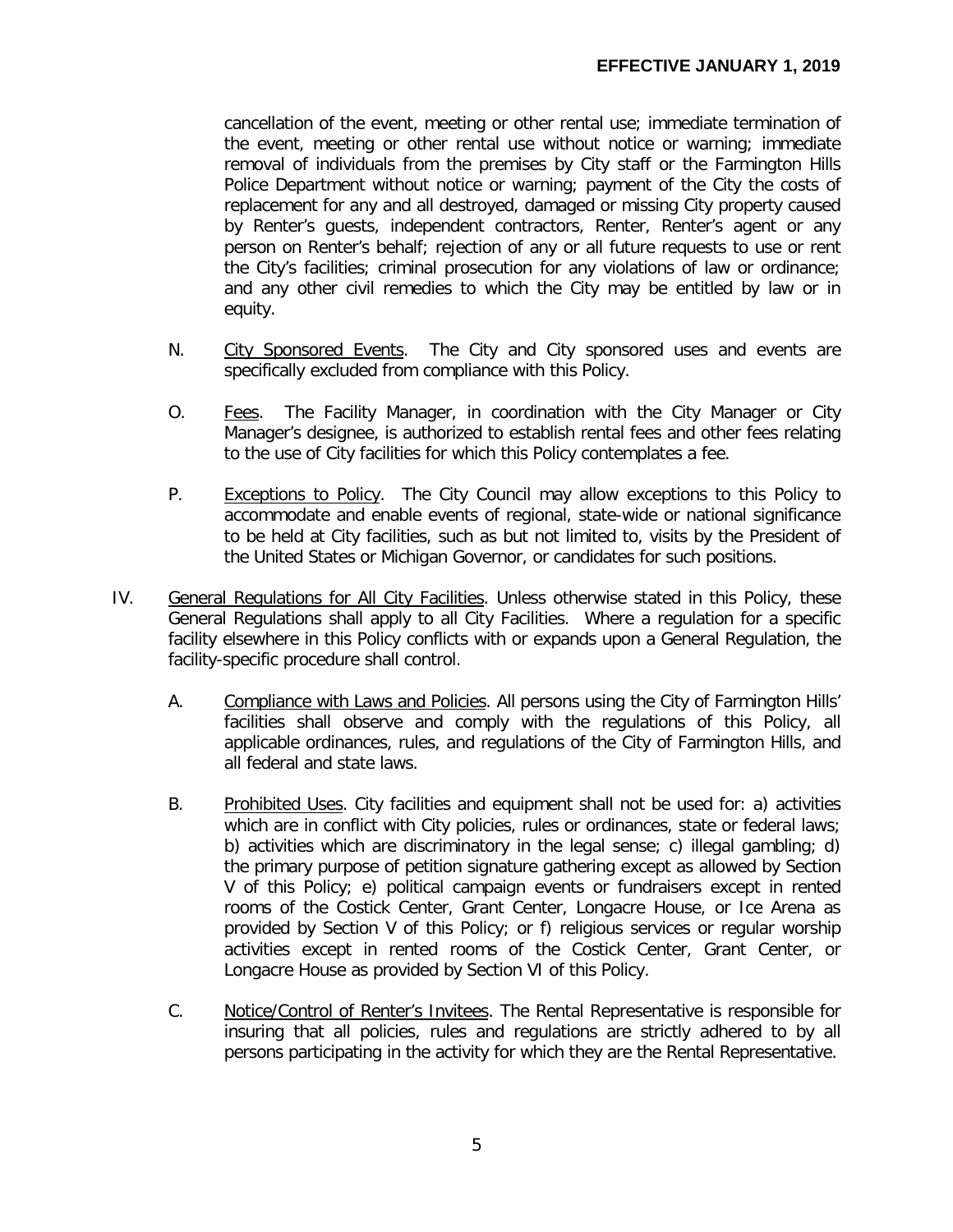- D. Non-Interference with Facility. No Renter's activities shall interfere with the administration of the City of Farmington Hills, the primary purpose of the facility being used, or the enjoyment of the facility by other users of the facility.
- E. Room Capacities. Room capacities must be adhered to. Rental groups may not overflow into the hallways and/or disturb City staff, City business, other activities or events at the facility.
- F. Maintenance and Clean-Up. Routine maintenance will be done by City staff. However, trash pickup and other cleanup duties are to be performed by the Renter, and it is expected that the Renter will clear and clean any areas of the facility used by the Renter or the Renter's invitees. Furniture, fixtures and equipment may not be moved from room to room or removed from the building without permission. At the conclusion of a Renter's use, the room must be returned to and left in the condition in which it was found. Any decorations used must be removed and disposed of properly, immediately following the function.
- G. Prohibited Items. No sparkle, glitter, confetti, etc. is permitted. Tape, pins, nails, staples and adhesives are not allowed on the walls, tables, chairs, etc. Except for lighters and cake candles (for birthdays, anniversaries, etc.) or unless otherwise provided in a facility-specific policy, candles or other sources of flame and fire are not allowed in City facilities.
- H. Control of Children. All children in attendance must remain in the rented room(s). Children are not allowed to roam unsupervised in other areas of a City building, such as hallways, rooms or lounges.
- II. Alcoholic Beverages. No alcoholic beverages are allowed in or at City facilities unless the Renter has obtained written permission from the City Manager or Facility Manager and obtained proper licensing from the State of Michigan for the service of alcoholic beverages.
- J. Paper Goods. Paper goods are the responsibility of the rental applicant and are not provided by the City of Farmington Hills.
- K. Equipment. Equipment provided to or used by rental groups must be utilized for its intended purpose.
- L. Non-Smoking Policy. City facilities are smoke-free and vape-free facilities; guests may only smoke and vape in designated outside areas where ash containers are provided.
- M. Animals. No animals or pets are allowed in or at City facilities except the following: (a) police dogs; (b) service animals, as defined by Title II and Title III of the Americans with Disabilities Act; (c) other animals that have been allowed as part of an approved or City sponsored program or event; (d) dogs in the City's dog park; and (e) dogs in Heritage Park, provided they are on a leash and maintained in compliance with all applicable ordinances and park rules.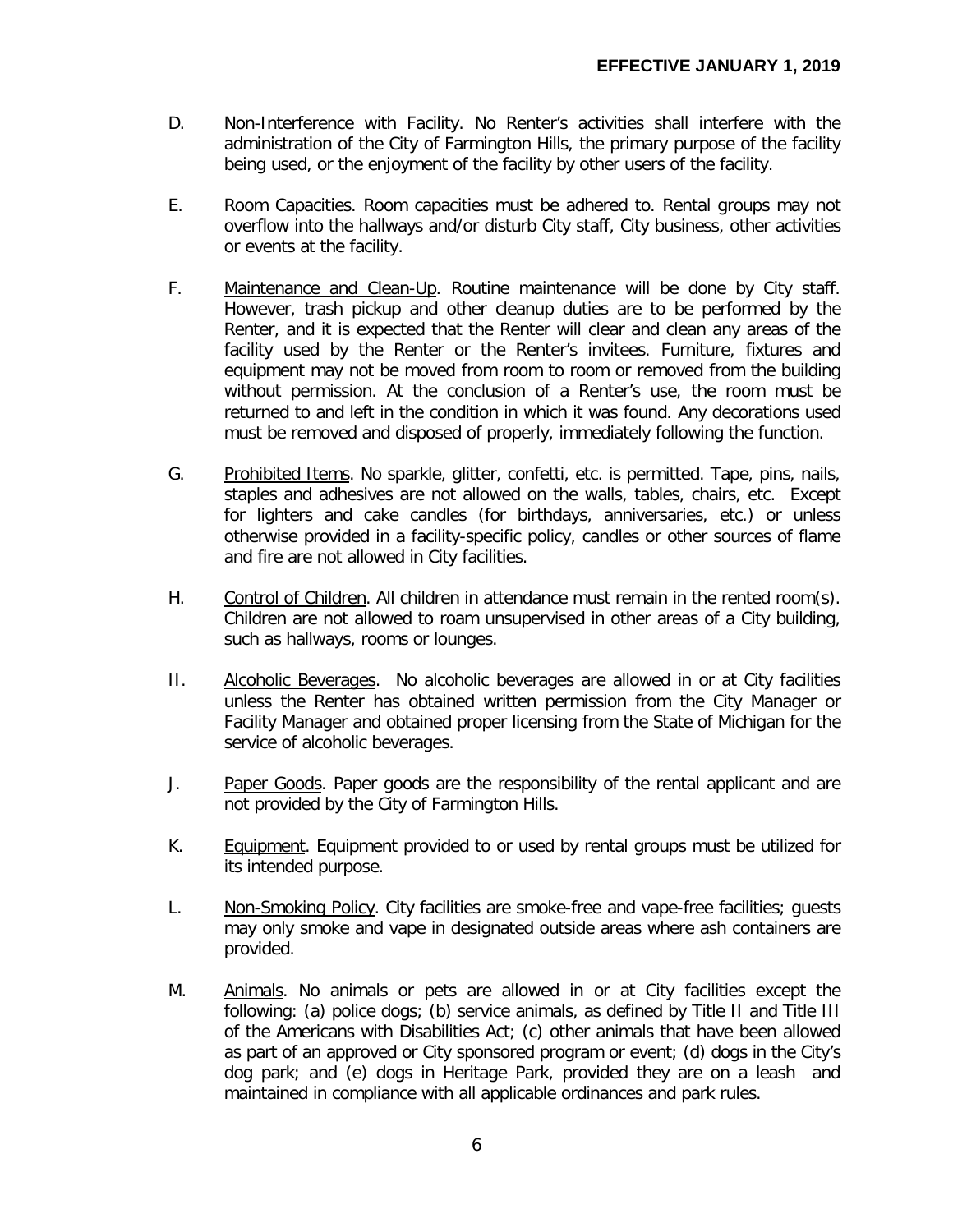- N. Signs. The City does not allow the placement of signs around the facility promoting events held at City facilities. Special permission may be granted by the City Manager or Facility Manager. The City reserves the right to request and require the Renter to provide a copy of promotional materials (including social networks) and/or invitations that Renter creates for the event/meeting.
- O. Food and Beverage Sales. Food and beverage sales within or at a public facility are prohibited, unless authorized to do so by the Facility Manager or this Policy.
- P. Merchandise Sales. The sale of any merchandise or goods within or at a public facility is prohibited, unless authorized by the Facility Manager or this Policy.
- Q. Reservation of City's Rights. The City reserves the right to act in the best interest of the City on matters not specifically covered in these rules.

#### V. Political and Fundraising Activities in City-Owned Buildings and on City-Owned Properties

- A. General Policy. Except as and where specifically allowed under this Policy, City facilities shall not be used for political activities, events, fundraisers or assemblies. Where specified political activities, events, fundraisers, or assemblies are permitted, they must be open to the public subject to occupancy limits and security concerns.
- B. Political Campaign Events and Fundraisers. Political campaign events and fundraisers advocating a political candidate, ballot proposal, or other political cause may occur only in the fee-based rental rooms of the Costick Center, Grant Center, Longacre House, and Ice Arena. In these facilities, the activity must be confined to the rented room, and be carried out consistent with all other applicable provisions of this Policy.
- C. Campaign Finance Law. No City facility shall be used in a manner that would cause the City to be in violation of the Michigan Campaign Finance Act, Act 388 of 1976, as amended, or any other applicable state or federal law.
- D. Government Officials in their Official Capacities. This Policy shall not be construed to limit the ability of elected or appointed government officials from using either fee-based or non-fee based facilities in furtherance of performing the public duties associated with their office.
- E. After-Hours Meetings with Government Officials. It is recognized that, from time to time, elected or appointed officials desire opportunities to schedule after-hours meetings with citizens on their personal time that are not required as part of their public duties (e.g. office hours, coffee socials, town hall meetings). For purposes of this Policy, such meetings shall be considered to be in furtherance of the public duties associated with the officials' office, provided that they are open to all, and do not include campaigning or fundraising. City facilities designated in Section VII as Limited Public Forums for specified political activities may be used by elected and appointed officials for such meetings with citizens subject to the Michigan Campaign Finance Act and all other applicable law, and subject to all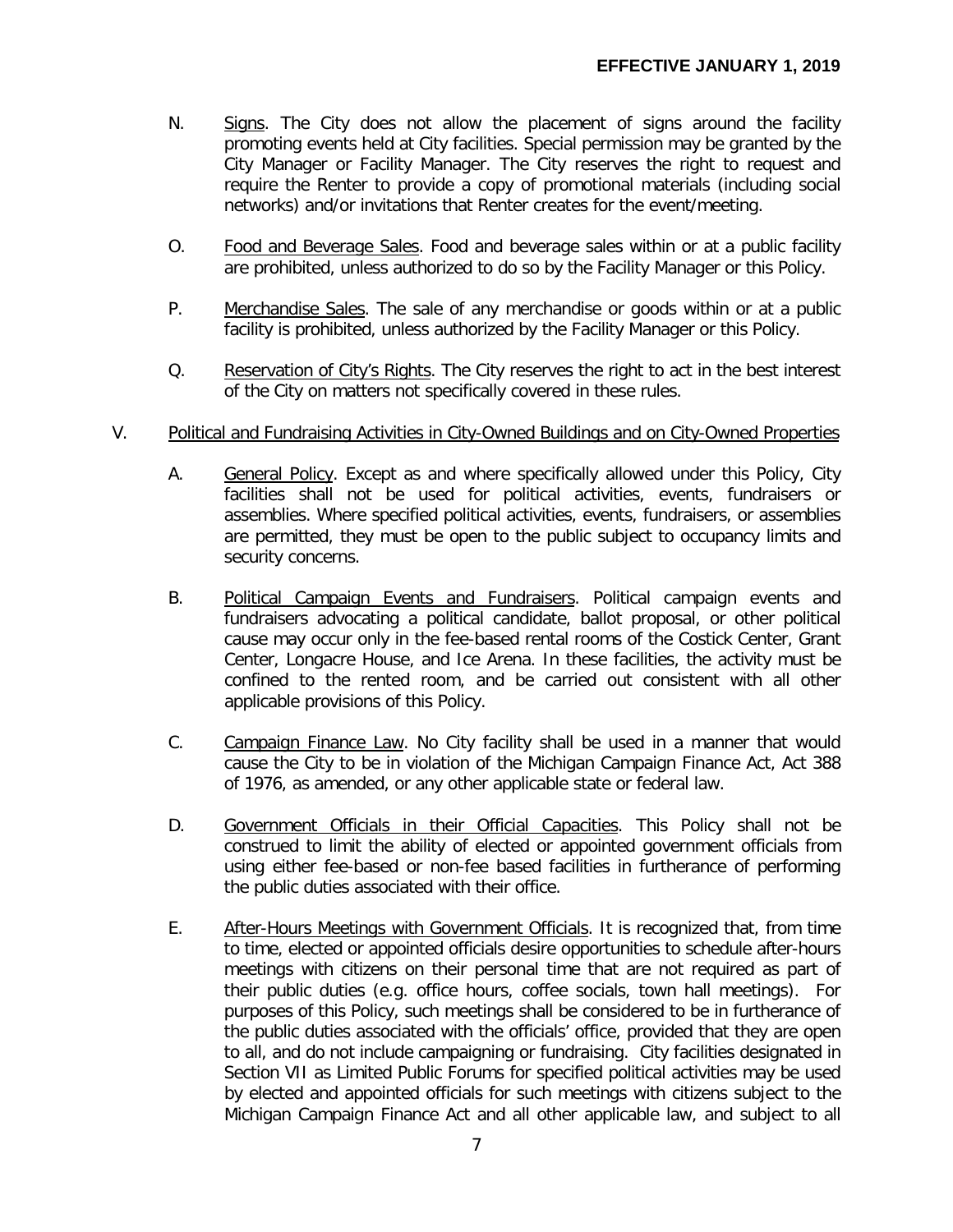rules, regulations, and fees in the same manner as any other applicant. No such event shall occur that requires the expenditure of public funds or the provision of in-kind services by the City (e.g. coffee service, refreshments, photocopies, labor costs) that could be construed as making a public expenditure or providing a contribution of volunteer public services in violation of the Michigan Campaign Finance Act. In no case shall such an event be held in such a manner as to constitute a violation of the Michigan Open Meetings Act.

- F. Signature Gathering. No portion of a City facility (including but not limited to meeting rooms, hallways, corridors, and internal sidewalks, parking lots, and drives) other than a Traditional Public Forum shall be used by any person or group having the primary purpose of soliciting signatures for candidate nominating petitions, ballot proposal petitions, or similar documents. This Policy, however, is not intended to prohibit an invitee of a Renter of a room from incidentally asking other invitees attending the same event within the same room to sign a petition.
- G. Political Fundraisers. Except for the rental rooms of the Costick Center, Grant Center, Longacre House and Ice Arena, City facilities shall not be used for the primary purpose of conducting a political fundraising event for any candidate, ballot question, political party or campaign committee. This Policy, however, is not intended to prohibit invitees of a Renter from incidentally asking other invitees attending the same event in the same room to support a fundraising effort of an individual attendee or the Renter of the room (e.g. selling tickets for some future event; circulating a fundraising brochure; selling products such as cookies; or holding a 50/50, door prize or similar raffle solely among attendees of the event), or to engage in activities within the scope of the meeting for which the room was reserved related to the administration of an off-site fundraiser (e.g. collecting monies owed from an off-site fundraiser, distributing fundraiser materials such as brochures or raffle tickets; replenishing supplies for a productbased fundraiser; distributing goods ordered through a prior fundraiser).
- VI. Religious or Faith-Based Uses of City Facilities.
	- A. Religious Services / Regular Worship. In recognition of the City's interest in complying with the Establishment Clause of the First Amendment of the U.S. Constitution, no City facility other than rented rooms at the Costick Activities Center, Jon Grant Community Center, and Longacre House shall be used for the purpose of conducting religious services or made available as a venue for the regularly-scheduled worship activities of any religious organization. Where facilities are allowed to be rented for religious services, they shall be made available on a first-come, first-served basis, subject to all applicable rental regulations in the same manner as any other user of the facility.
	- B. Faith-Based Groups and Incidental Faith-Based Activities. For City facilities that have not been opened for religious services, the limitation shall be narrowly construed so as not to prohibit the use of a Traditional or Limited Public Forum by an applicant because the applicant is faith-based, offers a religious perspective on matters relevant to subjects for which the forum has been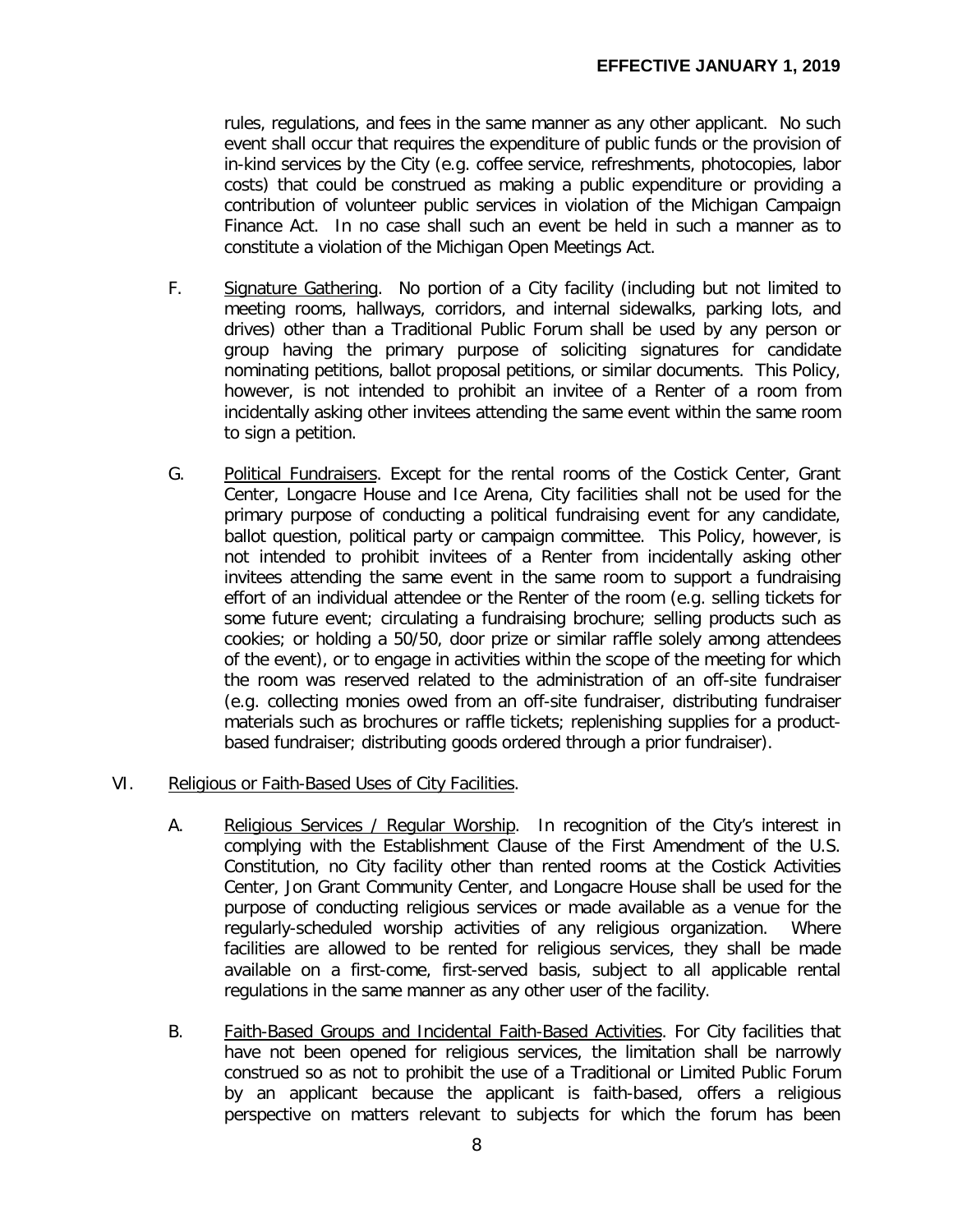opened, and/or engages in faith-based activity (including but not limited to prayer, singing, and reciting religious texts) that is incidental to a permissible use of the forum and does not amount to conducting a religious service. For purposes of this Policy, weddings or other ceremonies and events that could be carried out in a purely secular manner, but which the room Renter chooses to have conducted by a minister of any religion shall be considered an event with an incidental faith-based component as opposed to a religious service or worship event.

- VII. Facility-Specific Regulations. The following facility-specific regulations are intended to be supplemental and additional to the General Application Procedures and Disclosures and General Regulations for All Facilities, except where a facility-specific regulation conflicts with a general procedure or regulation, in which case the facility-specific regulation shall control.
	- A. No-Fee Rental Facilities.
		- 1. City Hall Meeting Rooms (Excluding Council Chambers).
			- a. Forum Designation and Permitted Uses. City Hall meeting rooms are open as a Limited Public Forum without charge to civic, community, and non-profit organizations, solely for the purpose of providing meeting space for routine meetings attended by an organization's membership and members of the public interested in the organization and/or items on the meeting agenda, subject to the requirements and restrictions in this Subsection VII.1.
			- b. Facility Manager. Applications shall be made to the City Manager's office.
			- c. Priority. Priority for use of the City Hall Meeting Rooms shall be given to the City government (including its officers, administrators, and employees acting in their official capacities), public bodies that use the Council Chambers for their meetings, and meetings of organizations or pertaining to events that are City-sponsored. All other users shall be considered non-priority users. No proposed use of a City Hall Meeting Room by nonpriority users shall be scheduled so as to conflict with these priority uses. If a public body requires use of a City Hall Meeting Room for a meeting or other purpose not anticipated at the time that the use of the City Hall Meeting Room was approved for an outside user (e.g. for a special meeting of the City Council or other public body), the City reserves the right to cancel the outside user's reservation of the City Hall Meeting Room and may relocate the outside user's event to an alternate room at a City facility if available. In this circumstance, if the only available suitable alternate location is a fee-based rental facility, the rental fee shall be waived administratively.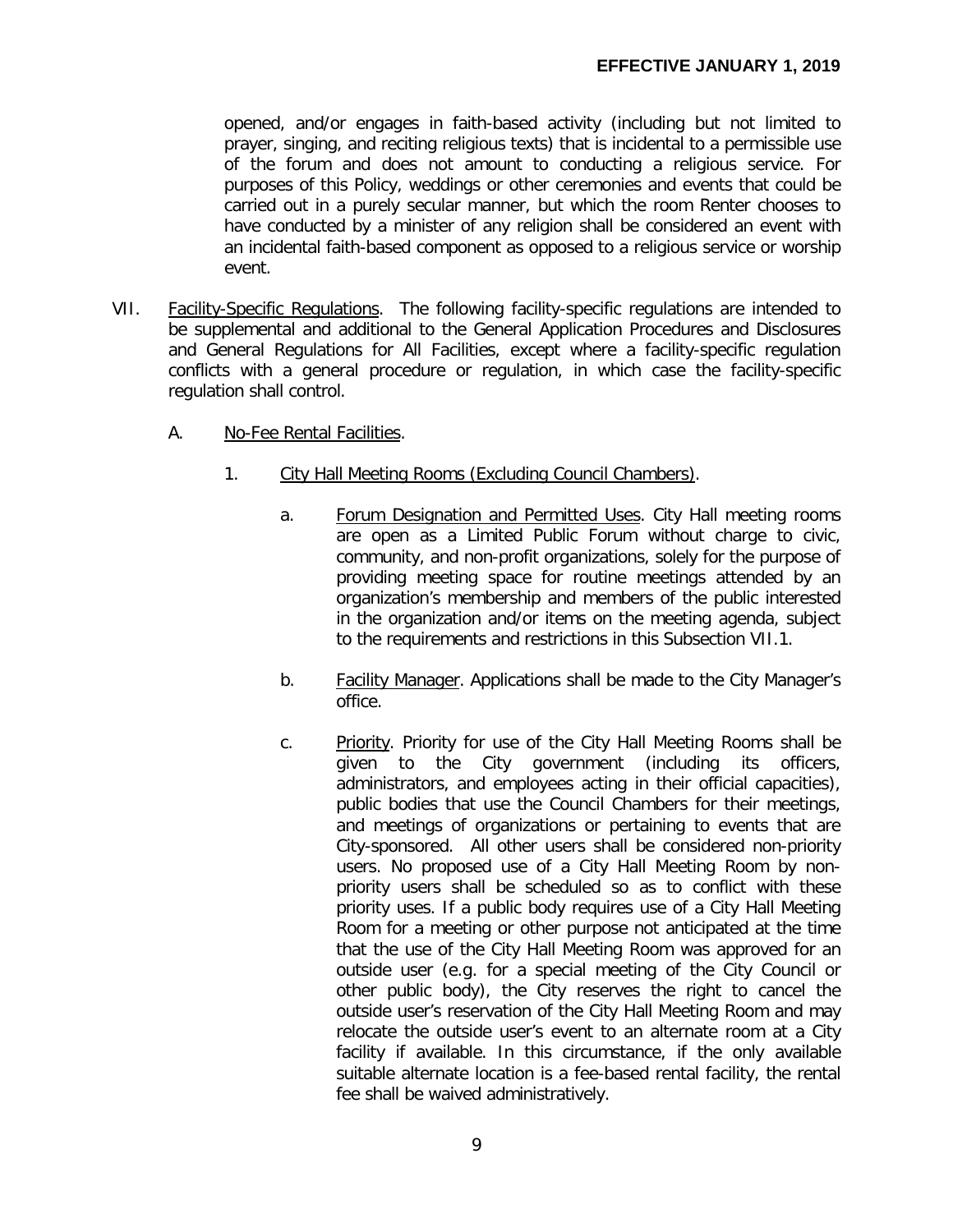- d. Availability. City Hall meeting rooms shall not be made available to non-priority users during normal City Hall business hours, on Fridays, or on weekends, unless the meeting for which the room is proposed to be used is City-sponsored; provided, however, that after-hours meetings with government officials under Section V.E. are permitted on Saturdays between 9:00 a.m. and 4:00 p.m.
- e. Open to Public. All meetings occurring within City Hall shall be open to the public.
- f. Political Uses. Political party organizations and similar political or Policy-oriented organizations may reserve City Hall meeting rooms solely for meetings in the same manner as any other civic or community organization, subject to Section V and all other applicable rules and regulations of this Policy.
- g. Prohibited Uses. City Hall meeting rooms are not to be used for private parties or events (e.g. birthday parties, showers, etc.), meetings or events of for-profit business entities, fundraisers of any kind, campaign events, special events that are intended to draw public attendance larger than a routine organizational meeting, religious worship or services as defined in Section VI of this Policy, or any other purpose not expressly authorized by this Policy.
- h. Food and Beverage. No food or beverages may be served in City Hall Meeting Rooms without the authorization of the Facility Manager.
- 2. City Hall Council Chambers.
	- a. Forum Designation and Permitted Uses. The Council Chambers are open as a Limited Public Forum without charge to civic, community, and non-profit organizations for the same purposes as City Hall Meeting Rooms and for political meetings and assemblies, including meet the candidate days, debates, public policy forums and similar public events, subject to the requirements and restrictions in this Subsection VII.2.
	- b. Facility Manager: Applications shall be made to the City Manager's office.
	- c. Priority. Priority for use of the City Council Chambers shall be given to the City government (including officials, administrators, and employees acting in their official capacities), public bodies that use the Council Chambers for their meetings, City-sponsored assemblies, and assemblies co-sponsored by the City. All other users shall be considered non-priority users. No proposed use of the Council Chambers by non-priority users shall be scheduled so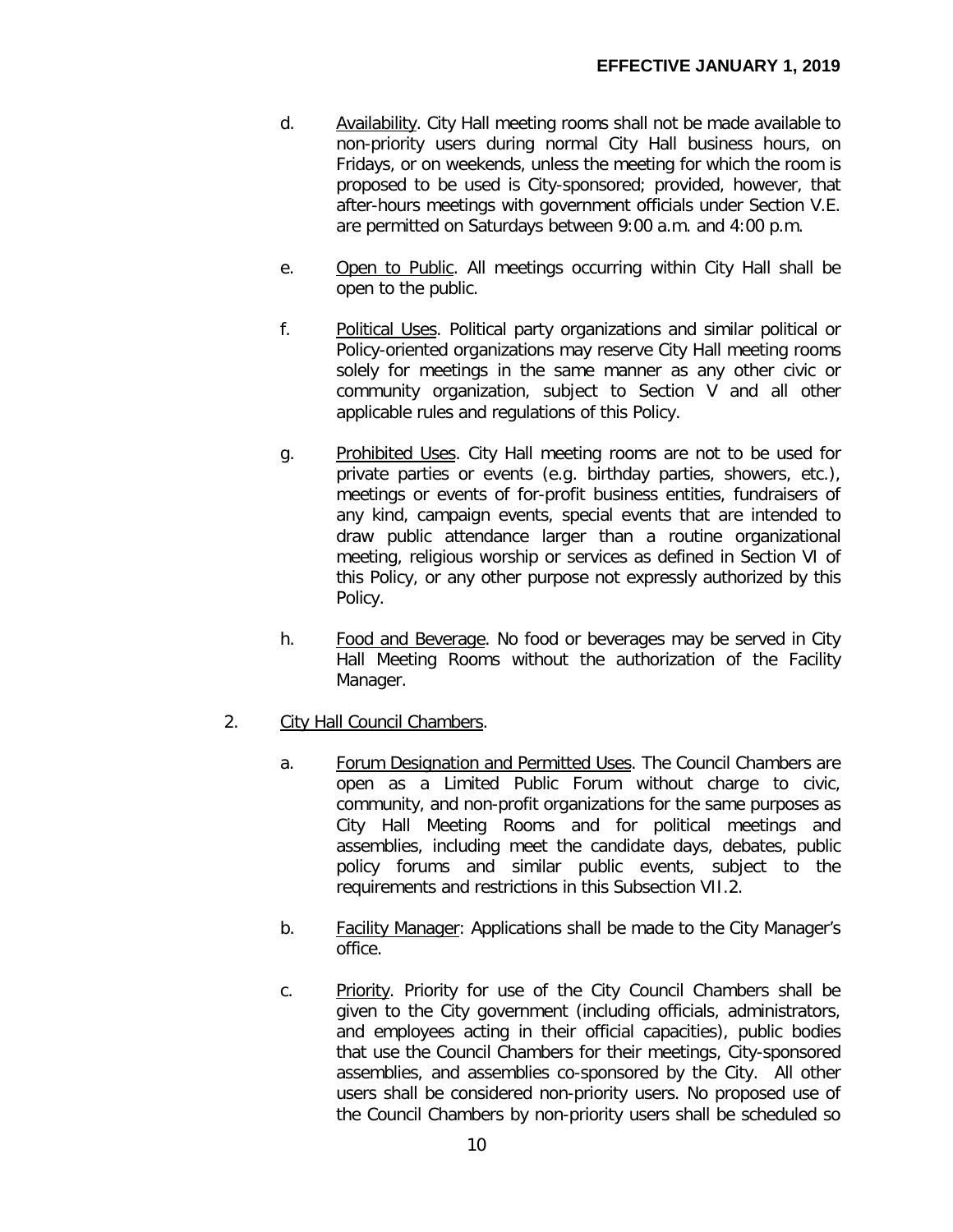as to conflict with these priority uses. If a public body requires use of the City Council Chambers for a meeting or other purpose not anticipated at the time that the use of the Council Chambers was approved for an outside user (e.g. for a special meeting of the City Council or other public body), the City reserves the right to cancel the outside user's reservation of the Council Chambers and may relocate the outside user's event to an alternate City facility if available. In this circumstance, if the only available suitable alternate location is a fee-based rental facility, the rental fee shall be waived administratively.

- d. Availability. City Council Chambers shall not be made available to non-priority users during normal City Hall business hours or on weekends unless the meeting or event for which the room is proposed to be used is City-sponsored; provided, however, that after-hours meetings with government officials under Section V.E. are permitted on Saturdays between 9:00 a.m. and 4:00 p.m. Where a proposed meeting or event can be accommodated within a City Hall meeting room other than the City Council Chambers, the Facility Manager reserves the right to redirect the proposed use to an alternate meeting room.
- e. Open to Public. All assemblies for which City Council Chambers is used shall be open to all members of the public.
- f. Political Uses. Political party organizations and similar political or policy-oriented organizations may reserve City Council Chambers for meetings or assemblies (but not campaign events or fundraisers) in the same manner as any other civic or community organization, subject to Section V and all other applicable rules and regulations of this Policy.
- g. Prohibited Uses. City Council Chambers are not to be used for private parties or events (e.g. birthday parties, showers, etc.), meetings or events of for-profit business entities, fundraisers of any kind, campaign events, religious worship or services as defined in Section VI of this Policy, or any other purpose not expressly authorized by this Policy.
- h. Food and Beverage. No food or beverages may be served in City Council Chambers without the authorization of the Facility Manager.
- 3. Fire Department Headquarters (Station #5) Community Rooms.
	- a. Forum Designation and Permitted Uses. Fire Department Headquarters meeting rooms are open as Limited Public Forums to civic, community, and nonprofit organizations, solely for the purpose of providing meeting space for routine meetings attended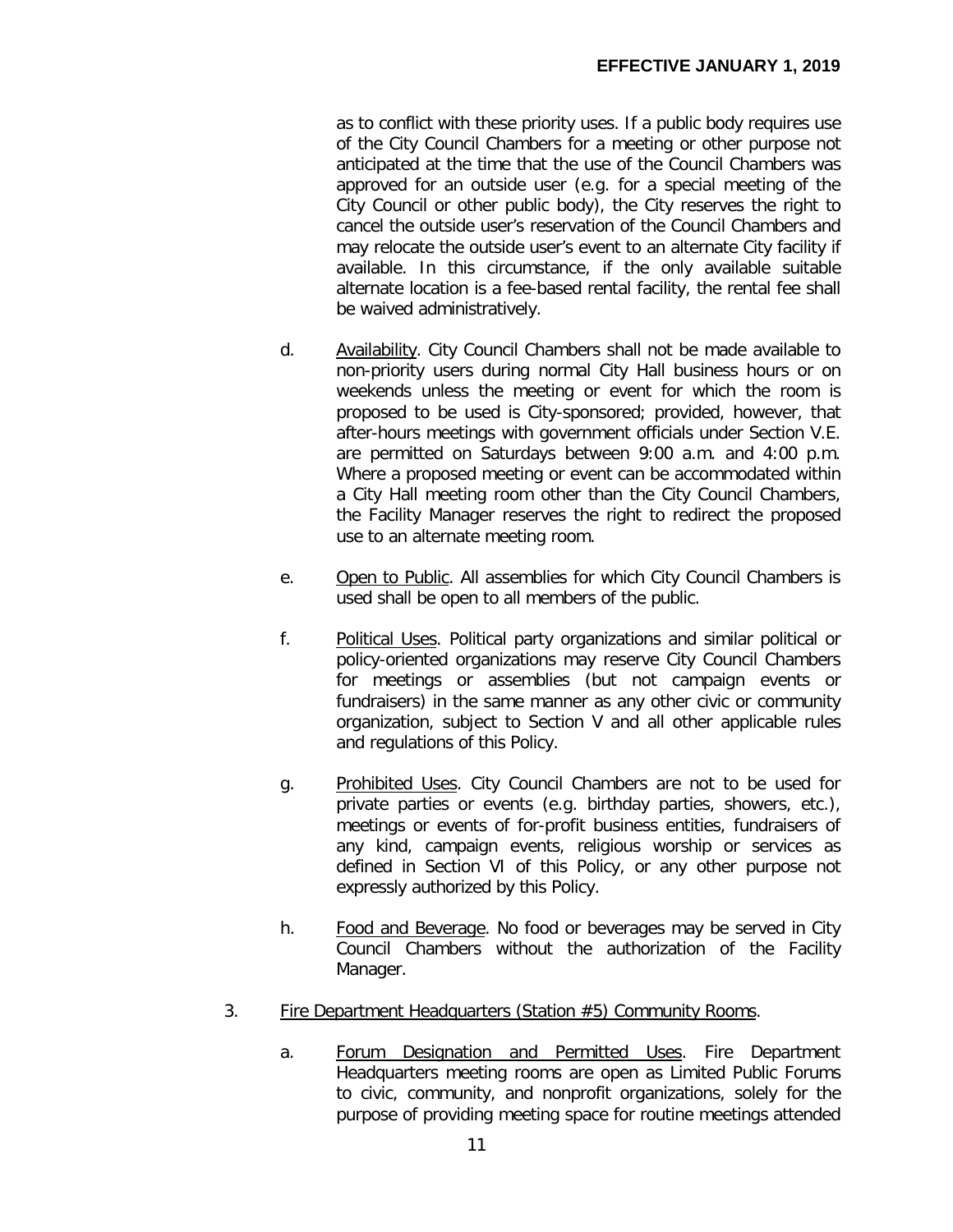by an organization's membership and members of the public interested in the organization and/or items on the meeting agenda, subject to the requirements and restrictions in this Subsection VII.3.

- b. Facility Manager. Applications shall be made to Fire Department Headquarters (Station #5).
- c. Priority. Priority for use of the Fire Department Headquarters meeting rooms shall be given to the City government, public bodies that use the Council Chambers for their meetings, and meetings of organizations or pertaining to events that are Citysponsored. All other users shall be considered non-priority users.
- d. Availability. Fire Department Headquarters meeting rooms shall not be reserved so as to conflict with priority uses by the Fire Department, other City government departments, public bodies, and City-sponsored uses.
- e. Open to Public. All meetings occurring within Fire Department Headquarters shall be open to the public.
- f. Political Uses. Political party organizations and similar political or policy-oriented organizations may reserve Fire Department Headquarters meeting rooms solely for meetings in the same manner as any other civic or community organization, subject to the Section V and all other applicable rules and regulations of this Policy.
- g. Prohibited Uses. Fire Department meeting rooms are not to be used for private parties or events (e.g. birthday parties, showers, etc.), meetings or events of for-profit business entities, fundraisers of any kind, campaign events, religious worship or services as defined in Section VI of this Policy, or any other purpose not expressly authorized by this Policy.
- h. Food and Beverage. No food or beverages may be served in the Fire Department meeting rooms without the authorization of the Facility Manager.
- 4. Spicer House. Spicer House is a historic home within Heritage Park, which serves as the park's visitor center and houses several rooms used for classes, meetings, gatherings, and displays. The Spicer House premises were acquired by the City in 1985 with funds obtained through a grant awarded to the City under the Michigan Recreation Land Trust Fund Act, 1976 PA 204, 1984 PA 429, and 1972 PA 227, as amended, which requires that the premises be maintained for recreational purposes in perpetuity. In addition, the Spicer House was designated by City Council in 1988 as a Historic District (Council Resolution R-51-88), as recorded in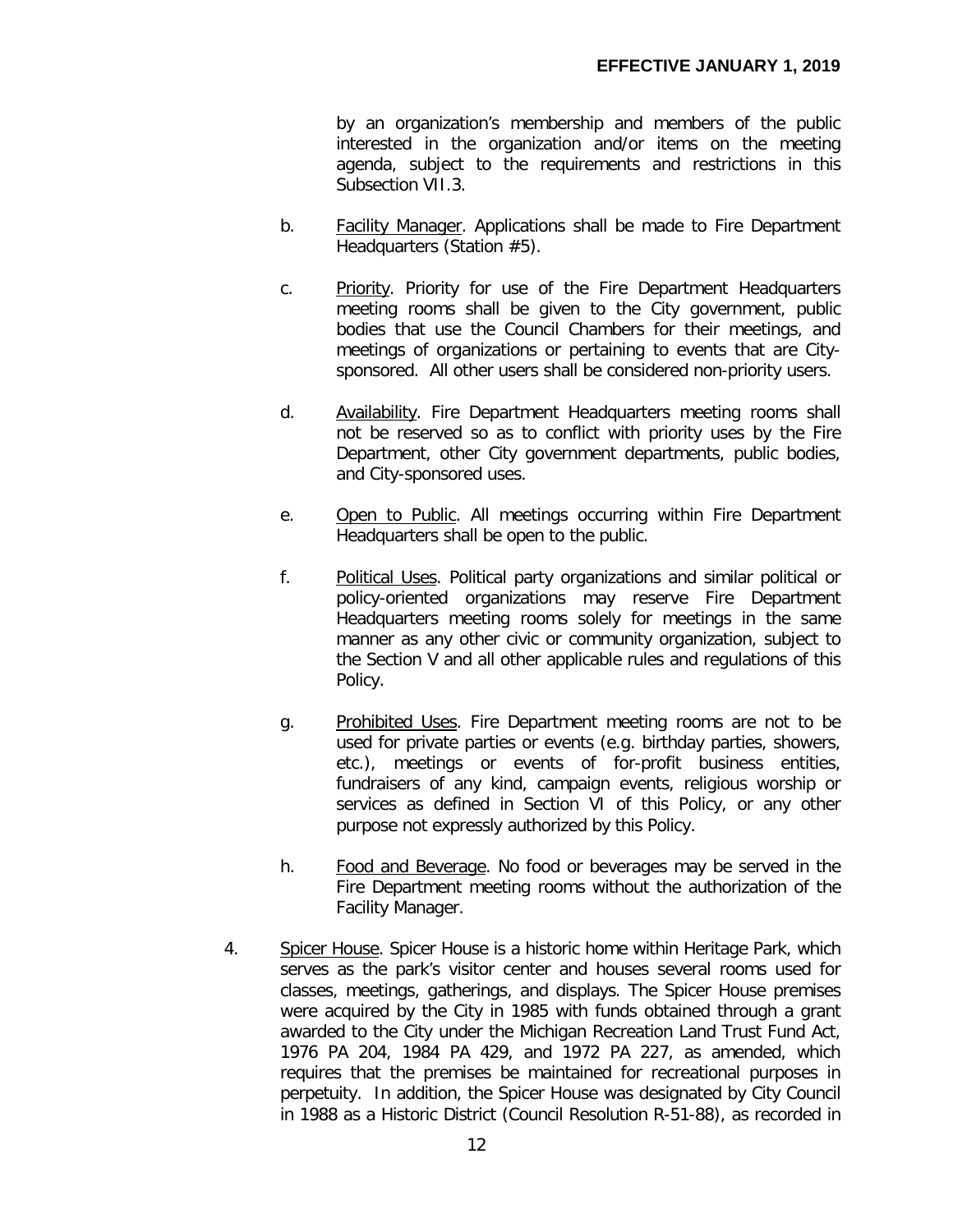Liber 11290 Page 330 of the records of the Oakland County Register of Deeds, and its use restricted to purposes identified by the Parks and Recreation Commission, Historic District Commission, and City Council as consistent with its recreational purpose and historic designation.

- a. Forum Designation and Permitted Uses. Consistent with R-51-88, the Farmington Hills Historic District Commission Spicer House Use Feasibility Review dated March 3, 1988 reviewed by Parks and Recreation Commission and City Council, and the Spicer House's recreational and historic purposes, Spicer House is open as a Limited Public Forum for the following uses, subject to the requirements and restrictions in this Subsection VII.4: recreational classes sponsored by government or non-government organizations, complementing the activities of the City of Farmington Hills (including but not limited to nature study, astronomy, day camping, safety clinics, cross-country skiing, fishing instruction); meetings of the Beautification Commission, Historical Commission, Historic District Commission, Park and Recreation Commission, Arts Commission, and Commission on Aging; Civic Awards/Presentations and functions (including but not limited to Officer of the month, outstanding citizen, Mayor's Exchange Day, City press announcements); interpretive exhibits (including but not limited to history of the Spicer Property, City history, early settlement history, land/water natural history interpretations, museum-type articles, pictures, and artifacts); service club meetings; scouting activities, 4-H activities, youth athletic groups, civic club activities, and as a part of community activities (including but not limited to Halloween walks, hayrides, landscape painting and drawing programs, bird and plant identification, woodworking, nature and day camps, and fall festival).
- b. Facility Manager. Applications shall be made to the Special Services Department
- c. Open to Public. Meetings and events occurring at the Spicer House shall be open to the public and shall not interfere with the public's enjoyment of the Spicer House and premises as a recreational and historic venue.
- d. Prohibited Uses. Consistent with its recreational and historic purposes, the Spicer House is not to be used for private parties or events (e.g. birthday parties, showers, etc.), meetings or events of for-profit business entities, meetings or events for political party organizations or other organizations whose mission is not consistent with the recreational/historic, civic, or service-oriented purposes identified in subsection (b), fundraisers of any kind, campaign events, religious worship or services as defined in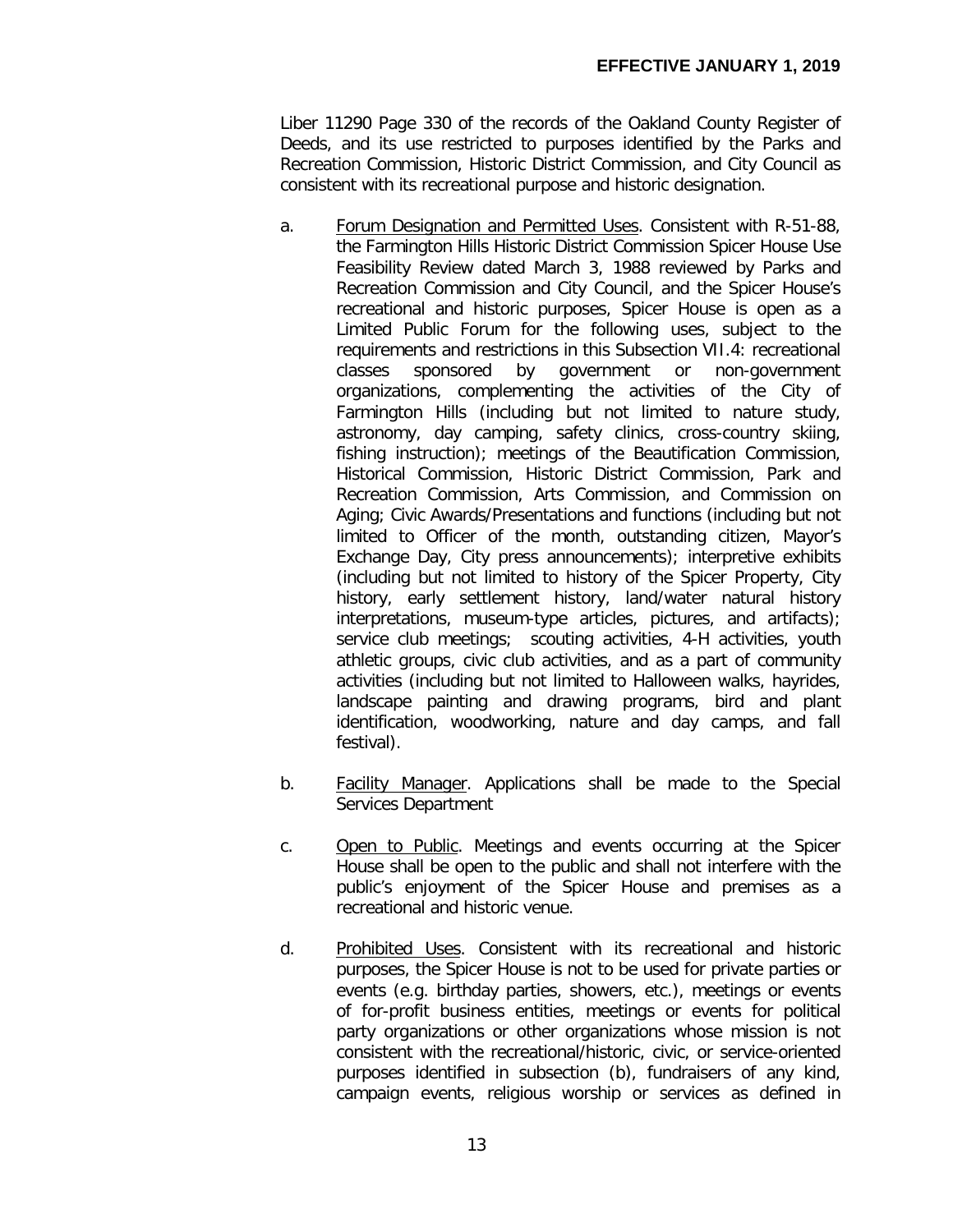Section V of this Policy, or any other purpose not expressly authorized by this Policy.

- e. Food and Beverage. No food or beverages may be served in the Spicer House without the authorization of the Facility Manager.
- B. Fee-Based Rental Facilities.
	- 1. Costick Activities Center. The Costick Center is a multi-purpose facility that houses the Department of Special Services' administrative offices, indoor and outdoor recreational facilities, designated space for the Farmington Hills Senior Adult program, a teen center, and rental meeting and banquet rooms.
		- a. Forum Designation and Permitted Activities
			- i. The Costick Center, as a whole, shall be regulated as a Non-Public Forum. No activities unrelated to the purpose of the forum or the purpose for which a room has been rented, shall take place in the facility.
			- ii. The Costick Center's rentable rooms shall be regulated as Limited Public Forums for the purpose of providing space for meetings, lectures, seminars, banquets, political events, religious activities, and similar gatherings or events to the public, civic and community groups, charitable organizations, and the business community.
		- b. Facility Manager. Applications shall be made to the Department of Special Services.
		- c. Scope of Use. To the extent that rental rooms are rented for a specific purpose, the Rental Representative and that Representative's invitees shall contain their activities to the interior of the rented room, and shall not use hallways or other common areas of the facility in connection with their event.
		- d. Political Uses. Political activities, including campaign events, fundraisers, and partisan events, are allowed at the Costick Center, provided that the applicant pays all rental fees and uses the facility as any other Renter, subject to Section V and all other applicable rules and regulations of this Policy.
		- e. Religious Uses. Rental rooms may be rented for the purpose of conducting worship services on a first-come, first-served basis, subject to all applicable rules and regulations of this Policy, including Section VI, payment of the rental fee, and the availability of a room suited to the applicant's needs.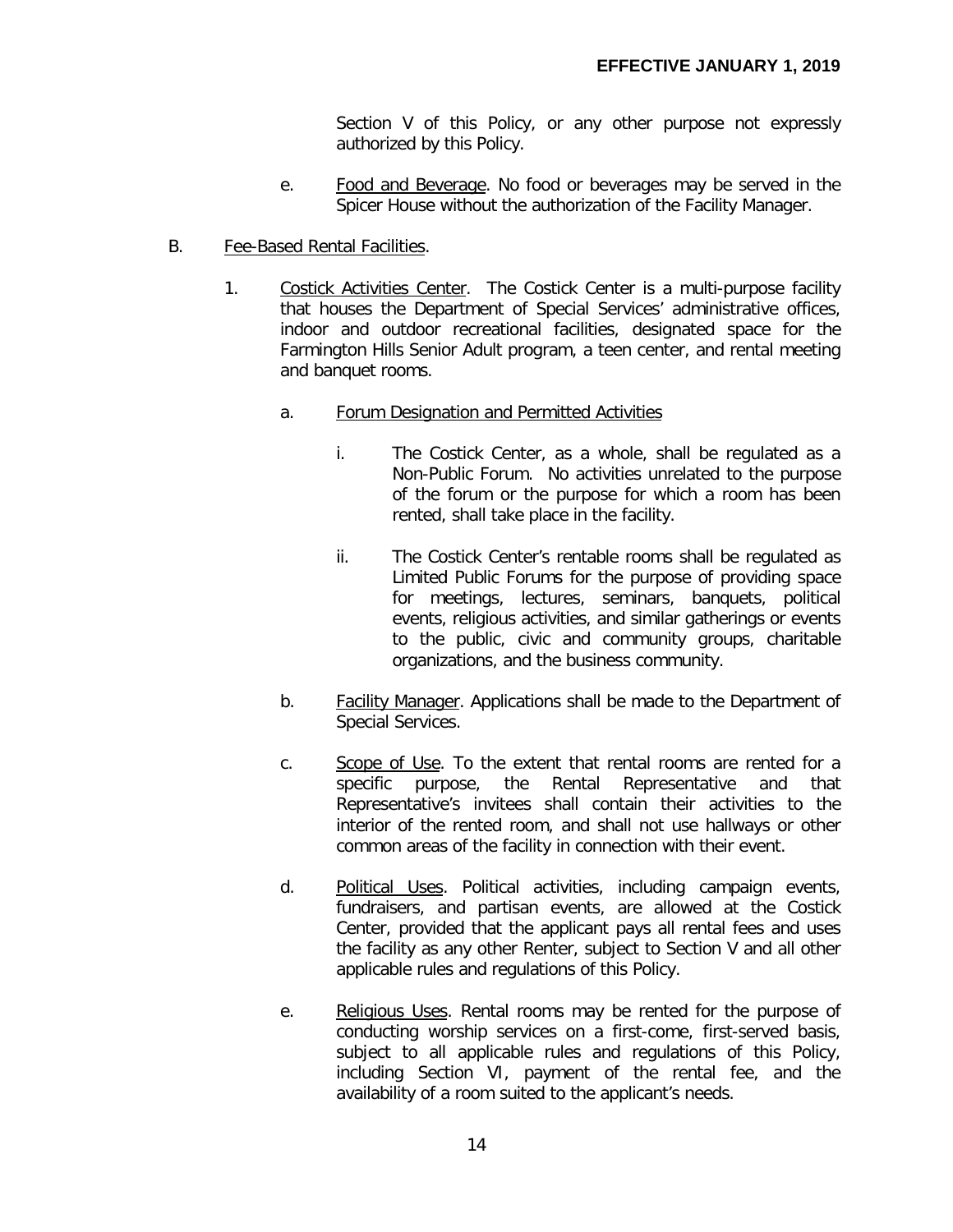- f. Fees. Rental fees are based on the entire time a group/party is in the room, including set-up and clean-up.
- g. Food and Beverage. All rental groups with 50 guests or more that require food service are required to use the City's contracted food vendor. Rental groups of 49 or less may bring in food from a vendor, but the vendor must be properly licensed by Oakland County.
- h. Payment Terms. The Renter shall pay an initial payment of 50% of the total rental charges at the time of applying, and the remaining 50% at least 30 days before the beginning of the event. The Renter shall pay any additional charges for technical services upon presentation of a bill by the City. The City reserves the right to charge a deposit in anticipation of additional charges that may be incurred. Renter shall be responsible and liable for payment of any music clearances or royalty fees and shall hold the City harmless and indemnify the City for same. No exceptions will be permitted unless satisfactory credit arrangements are made in advance. Rental deposits and payments are subject to charges of 1% per month if not paid within 30 days of notice of amount owed whether in writing, verbally, or by invoice.
- i. Renter Cancellation and Refund. Renters who cancel shall forfeit 50% percent of initial payment if cancellation is made up to 30 days in advance of the scheduled event. Renters who cancel within 30 days of the first contracted usage date will automatically forfeit all payments they have paid to the City. In addition, Renter shall be responsible for any out of pocket expenses incurred by the City. Rescheduling of events and additional deposit requirements are entirely at the discretion of the Facility Manager.
- 2. Jon Grant Community Center. The Grant Community center was constructed in conjunction with Fire Station #3. It offers classes, programs, and rental opportunities to residents of Farmington Hills as well as surrounding communities.
	- a. Forum Designation and Permitted Uses.
		- i. The Grant Center, as a whole, shall be regulated as a Non-Public Forum. No activities unrelated to the purpose of the forum or the purpose for which a room has been rented, shall take place in the forum.
		- ii. The Grant Center's rentable rooms shall be regulated as Limited Public Forums for the purpose of providing space for meetings, lectures, seminars, banquets, political events, religious activities, and similar gatherings or events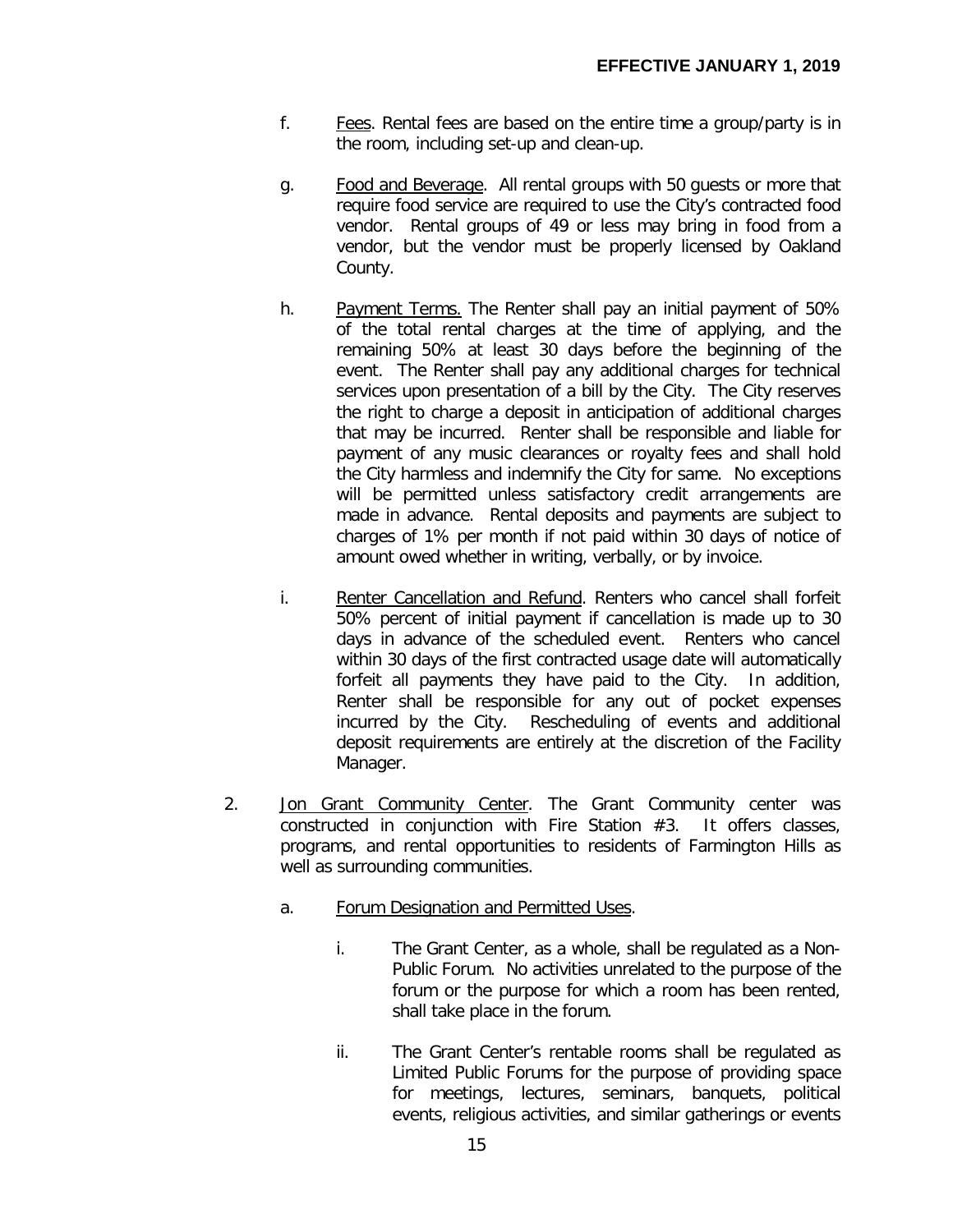to the public, civic and community groups, charitable organizations, and the business community.

- b. Facility Manager. Applications shall be made to the Department of Special Services.
- c. Scope of Use. To the extent that rental rooms are rented for a specific purpose, the Rental Representative and that Representative's invitees shall contain their activities to the interior of the rented room and shall not use hallways or other common areas of the facility in connection with their event.
- d. Political Uses. Political activities, including campaign events, fundraisers, and partisan events, are allowed at the Grant Center, provided that the applicant pays all rental fees and uses the facility as any other Renter, subject to Section V and all other applicable rules and regulations of this Policy.
- e. Religious Uses. Grant Center rental rooms may be rented for the purpose of conducting worship services on a first-come, firstserved basis, subject to all applicable rules and regulations of this Policy, including Section VI, payment of the rental fee, and the availability of a room suited to the applicant's needs.
- f. Food and Beverage. All rental groups with 50 guests or more that require food service are required to use the City's contracted food vendor. Rental groups of 49 or less may bring in food from a vendor, but the vendor must be properly licensed by Oakland County.
- g. **For Fees.** Rental fees are based on the entire time a group/party is in the room, including set-up and clean-up.
- h. Payment Terms. The Renter shall pay an initial payment of 50% of the total rental charges at the time of applying, and the remaining 50% at least 10 days before the beginning of the event. The Renter shall pay any additional charges for technical services upon presentation of a bill by the City. The City reserves the right to charge a deposit in anticipation of additional charges that may be incurred. Renter shall be responsible and liable for the payment of any music clearances or royalty fees and shall hold the City harmless and indemnify the City for same. No exceptions will be permitted unless satisfactory credit arrangements are made in advance. Rental deposits and payments are subject to charges of 1% per month if not paid within 30 days of notice of amount owed whether in writing, verbally or by invoice.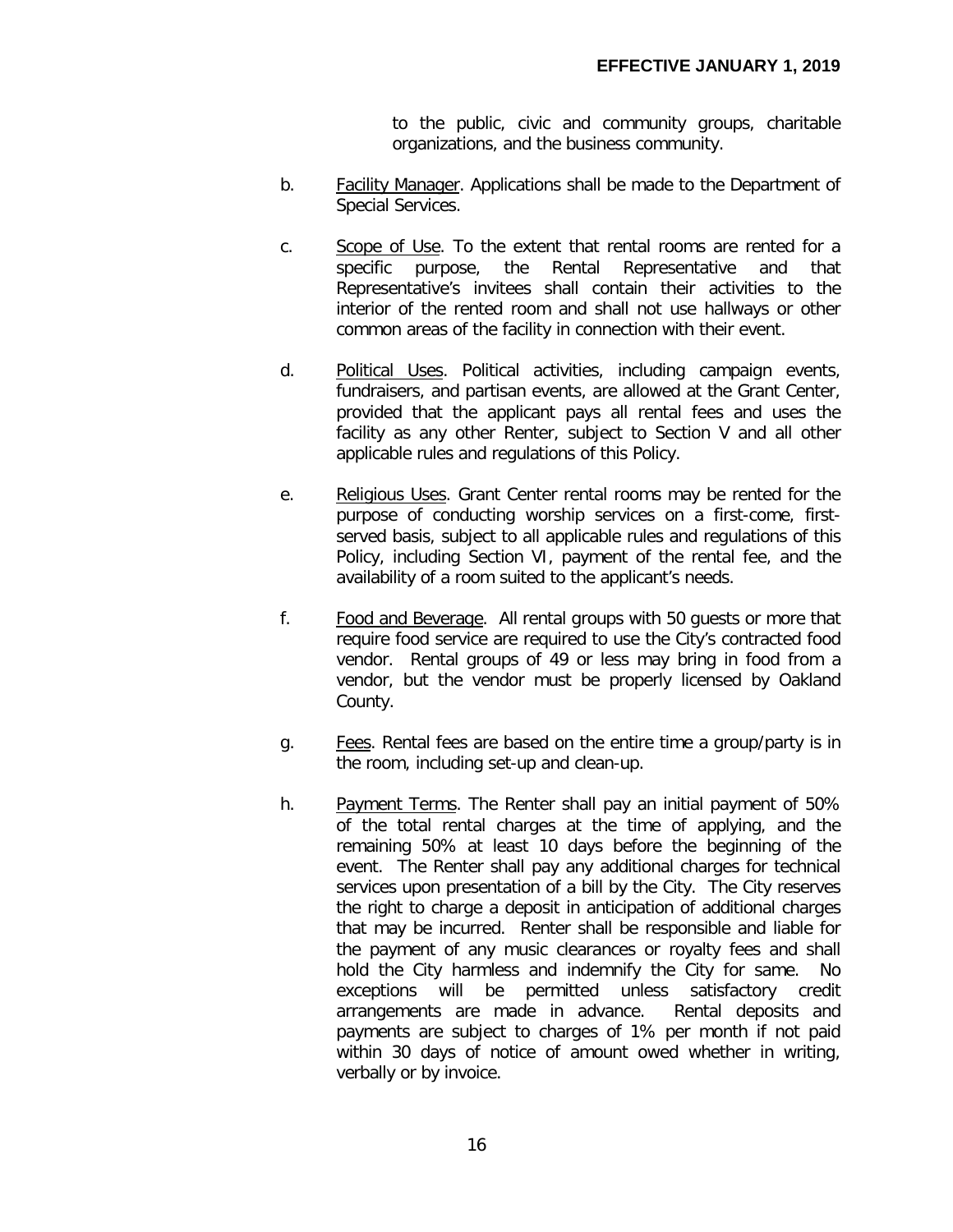- i. Renter Cancellation and Refund. Renters who cancel shall forfeit 50% of initial payment if cancellation is made up to 30 days in advance of the scheduled event. Renters who cancel within 30 days of first contracted usage date will automatically forfeit all payments they have paid to the City. In addition, Renter shall be responsible for any out of pocket expenses incurred by the City. Rescheduling of events and additional deposit requirements are entirely at the discretion of the Facility Manager.
- 3. Longacre House. The Longacre House is a historic home available for special events. Special Services classes are also held at the house.
	- a. Forum Designation and Permitted Uses. The Longacre House shall be regulated as a Limited Public Forum for the purpose of providing rentable space for weddings, theme parties, receptions, business meetings, banquets, social gatherings, and classes.
	- b. Facility Manager. Applications are to be made to the Department of Special Services.
	- c. Rental Minimum. A five-hour rental minimum is required for Friday and Saturday events unless waived by the Facility Manager or his designee.
	- d. Fees. Rental fees are based on the time a group/party is in the room, including set-up and clean-up, except for 90-minute setup time that is included with all rentals.
	- e. Food and Beverage. All Renters that will require food and/or alcohol for their events must utilize the Longacre House contracted caterer. No exceptions will be made without Facility Manager approval.
	- f. Payment Terms.
		- i. A security deposit is required for all parties over 25 people. An additional deposit may be required or the amount or type may be changed at the discretion of management.
		- ii. The Renter shall pay an initial payment of 50% of the total rental charges at the time of applying, and the remaining 50% at least 10 days before the beginning of the event. The Renter shall pay any additional charges for technical services upon presentation of a bill by the City. The City reserves the right to charge a deposit in anticipation of additional charges that may be incurred. Renter shall be responsible and liable for payment of any music clearances or royalty fees and shall hold the City harmless and indemnify the City for same. No exceptions will be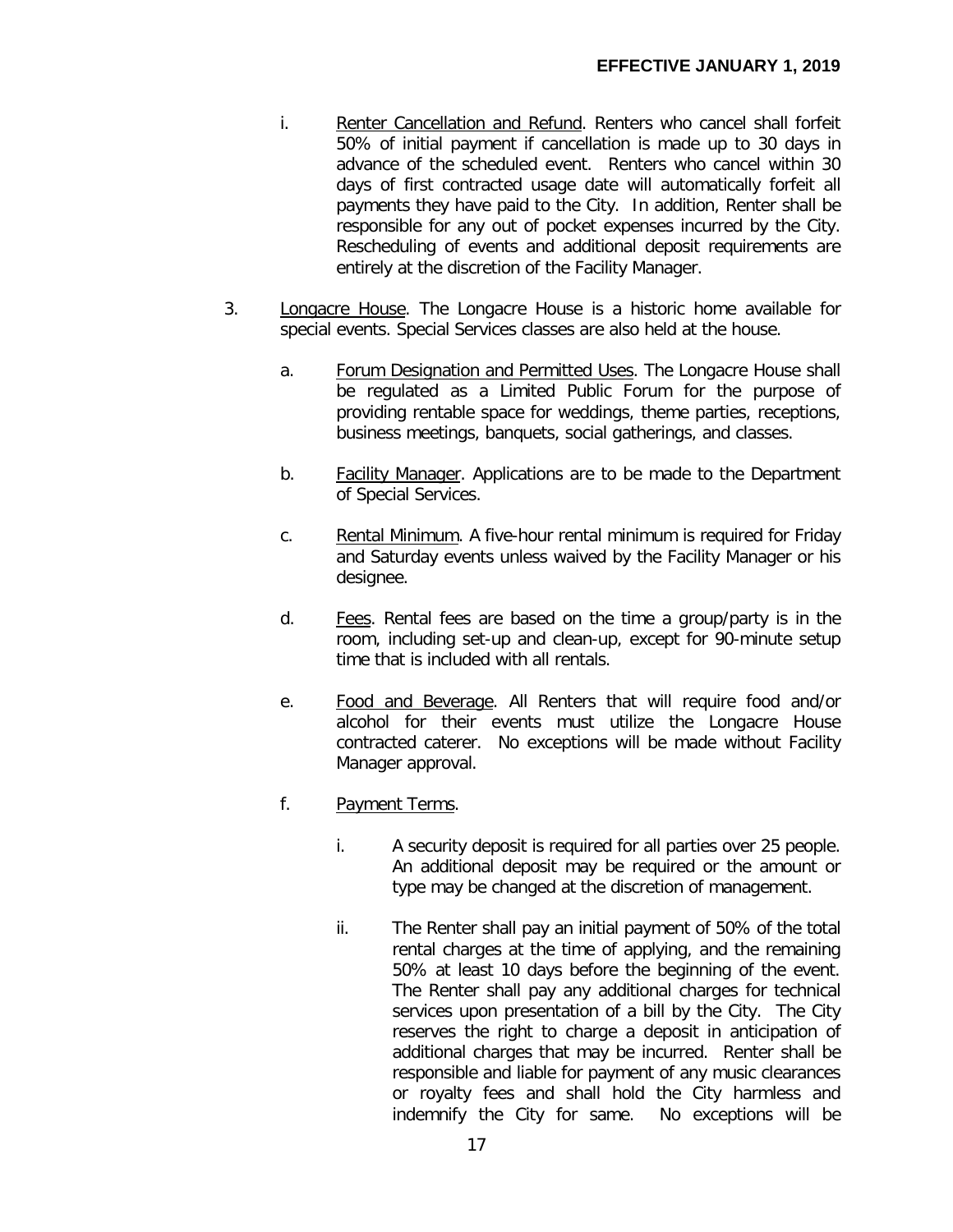permitted unless satisfactory credit arrangements are made in advance. Rental deposits and payments are subject to charges of 1% per month if not paid within 30 days of notice of amount owed whether in writing, verbally, or by invoice.

- g. Cancellation and Refund. Renters who cancel shall forfeit 50% of initial payment if cancellation is made up to 30 days in advance of the scheduled event. Renters who cancel within 30 days of first contracted usage date will automatically forfeit all payments they have paid to the City. In addition, Renter shall be responsible for any out of pocket expenses incurred by the City. Rescheduling of events and additional deposit requirements are entirely at the discretion of the Facility Manager.
- 4. Farmington Hills Ice Arena. The first floor of Farmington Hills Ice Arena consists of the ice surface and related facilities. The second floor, known as the "Ice Arena Club" contains rentable space that includes a soda shop-style seating area, a dance floor area, and a meeting room.
	- a. Forum Designation and Permitted Uses.
		- i. The Ice Arena, as a whole, shall be regulated as a Non-Public Forum. No activities unrelated to the purpose of the forum or the purpose for which a room or other portion of the facility has been rented, shall take place in the forum.
		- ii. The first floor of the Ice Area is intended to be regulated as a Non-Public Forum, within which the ice surface and accessory facilities (e.g. locker rooms) is available for rental only for Ice Area-related purposes (e.g. hockey and other ice-based events, practices, etc.) on a fee-based, first-come first-served basis, subject to the following regulations.
		- iii. The Ice Arena Club's second-floor rentable rooms shall be regulated as Limited Public Forums for the purpose of providing space for meetings, lectures, seminars, banquets, political events, religious activities, and similar gatherings or events to the public, civic and community groups, charitable organizations, and the business community.
	- b. Facility Manager. Applications shall be made to the Department of Special Services.
	- c. Scope of Use. To the extent that any portion of the Ice Arena is rented for any specific purpose, the Rental Representative and that Representative's invitees shall contain their activities to the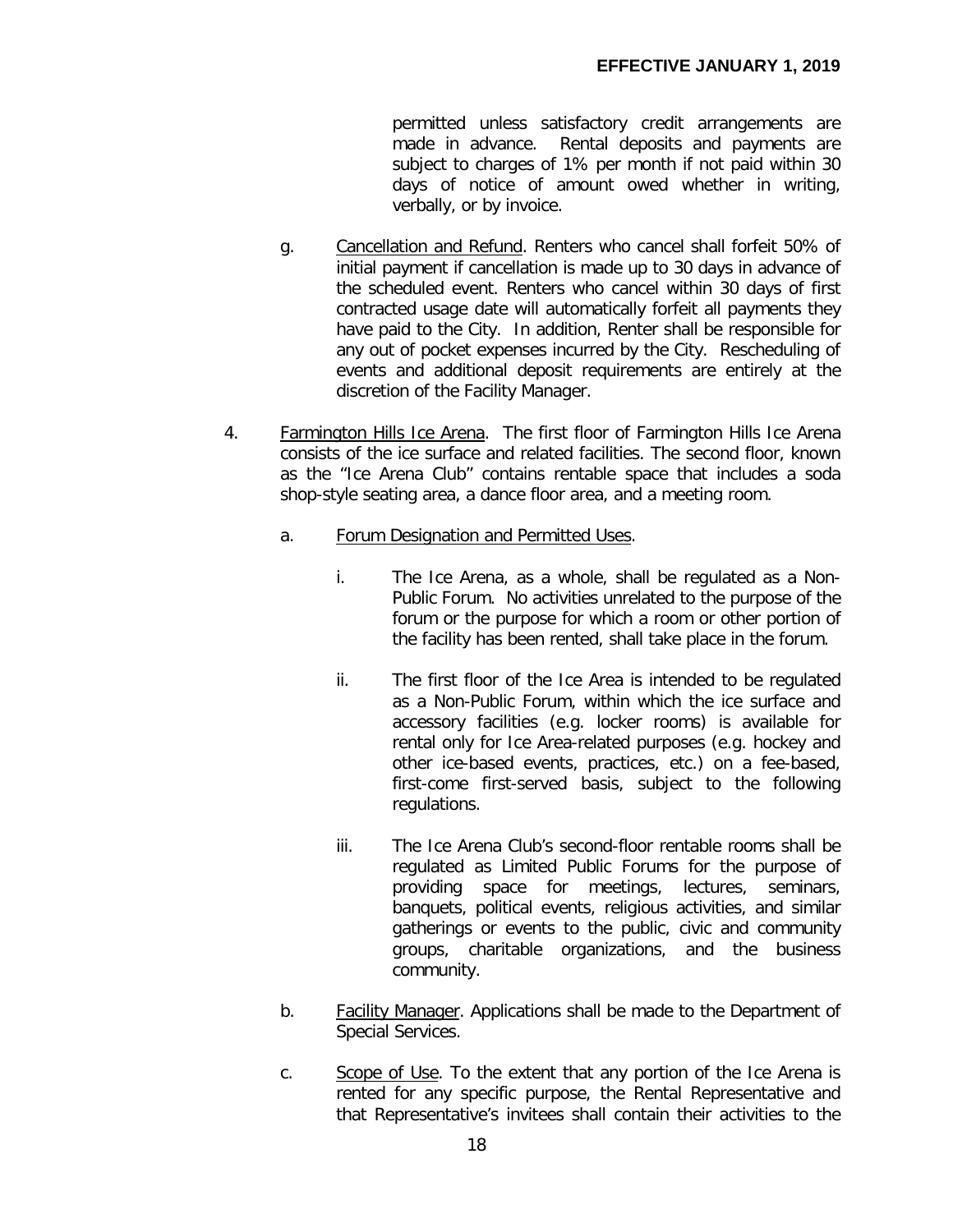interior of the rented room and shall not use hallways or other common areas of the facility in connection with their event.

- d. Political Uses. Political activities, including campaign events, fundraisers, and partisan events, are allowed at rental rooms of the second-floor Ice Arena Club, provided that the applicant pays all rental fees and uses the facility as any other Renter, subject to Section V and all other applicable rules and regulations of this Policy.
- e. Renter Cancellation and Refund. Renters who cancel shall forfeit 50% percent of initial payment if cancellation is made up to 30 days in advance of the scheduled event. Renters who cancel within 30 days of the first contracted usage date will automatically forfeit all payments they have paid to the City. In addition, Renter shall be responsible for any out of pocket expenses incurred by the City. Rescheduling of events and additional deposit requirements are entirely at the discretion of the Facility Manager.
- f. Ice Surface Rental Rules and Regulations. Renters of the ice surface are subject to the following facility-specific rules and regulations:
	- i. Each rental hour is equivalent to 50 minutes of ice time. The remaining ten (10) minutes of the hour is reserved for resurfacing.
	- ii. All ice rental fees are to be paid in full at least one half hour in advance of the use of the ice facility, and are nonrefundable. In the event that the advance payment is not maintained, the contract will be considered cancelled by the Renter.
	- iii. Nobody is allowed on the ice during resurfacing except two people to move goal nets. Zamboni drivers are instructed to cease resurfacing immediately if anybody places an object on the ice or if people are skating before the two Zamboni doors are closed. Once the Zamboni leaves the ice because of a violation of this rule, resurfacing will not re-commence during the time reserved by the Renter.
	- iv. All hockey players are required to wear full protective equipment and helmets when on the ice.
	- v. No physical or verbal abuse of arena employees will be tolerated.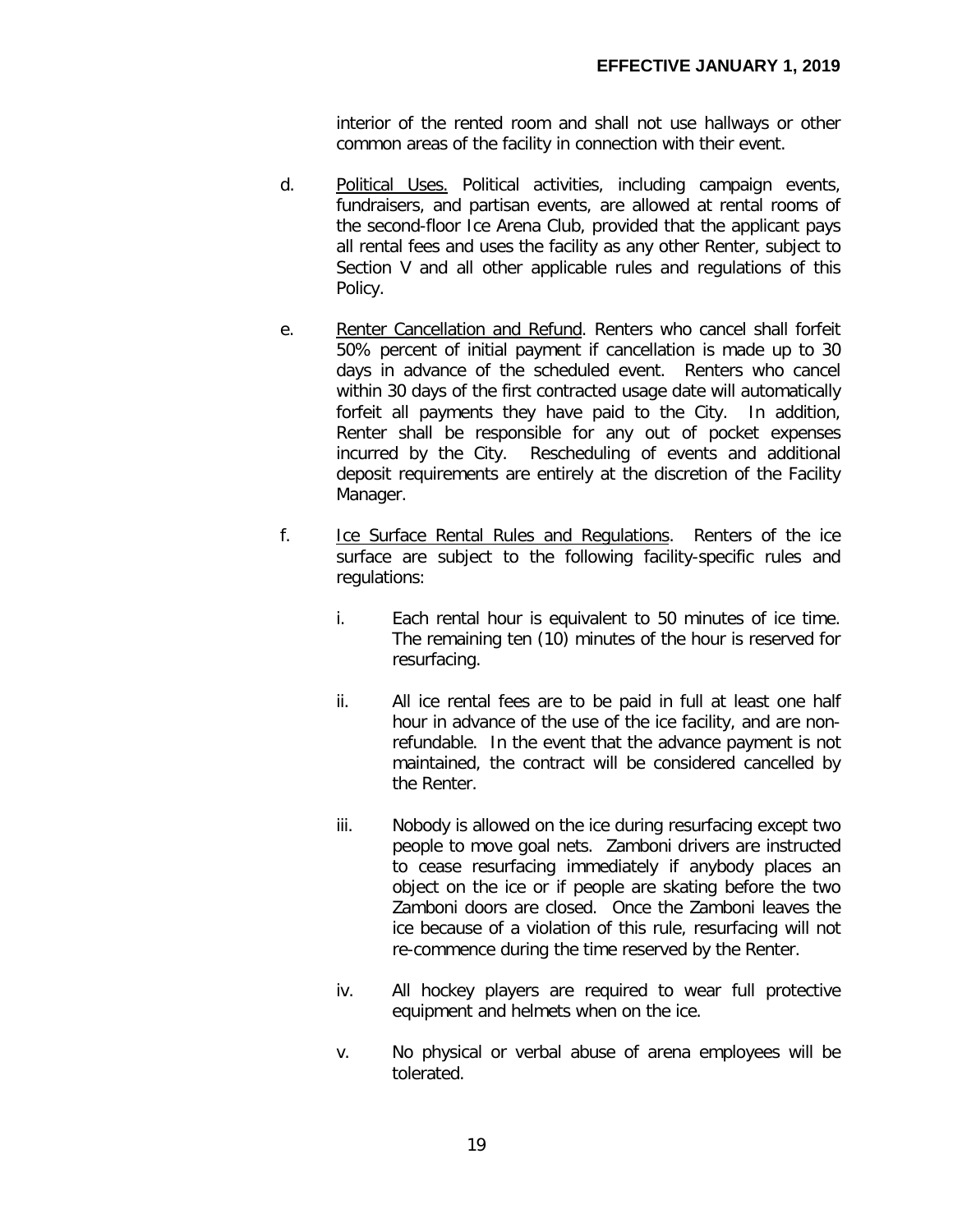- vi. Renters will not be permitted use of the locker rooms until one-half hour prior to ice time. An adult representative of a group must be present in the locker rooms at all times in which it is in use.
- vii. A Renter may receive key(s) to a locker room from the office in exchange for a car key. Said person is responsible for securing the room when the group is on the ice and after all persons have vacated the room. Locker room keys shall be returned to the office for return of the car key. There is a fee for lost and/or damaged key(s) established by the Facility Manager in the Facility Manager's discretion.
- viii. No food and drinks are permitted in the locker rooms, on the ice, or on the players' and penalty benches, including the scorer's box, with the exception of non-alcoholic beverages in non-breakable containers.
- ix. Warm-up shots may not be directed to the side dasher boards by hockey players.
- x. Renters are responsible for the conduct of the persons using the arena facilities during the ice time for which they have contacted. Ice Renters will be held responsible for any vandalism, breakage, and cleanliness of locker room and all other arena property. It is strongly recommended that the Rental Representative be the last person to leave the locker room each time it is totally vacated.
- xi. Possession and/or use of tobacco or vaping products, hallucinatory drugs or alcoholic beverages are strictly prohibited on arena property. Violators will be reported to the police.
- xii. At the conclusion of the time for which the ice has been rented, all persons are to leave the ice promptly so that resurfacing may begin immediately. Ice Renters will be charged for whatever time is used beyond that for which they have contracted at rates established by the Facility Manager in the Facility Manager's discretion.
- xiii. Only food and beverage items purchased within and from the arena are allowed.
- C. Parks.
	- 1. Forum Designation and Permitted Uses. City Parks are open as a Traditional Public Forum (to the extent that they are open-air and not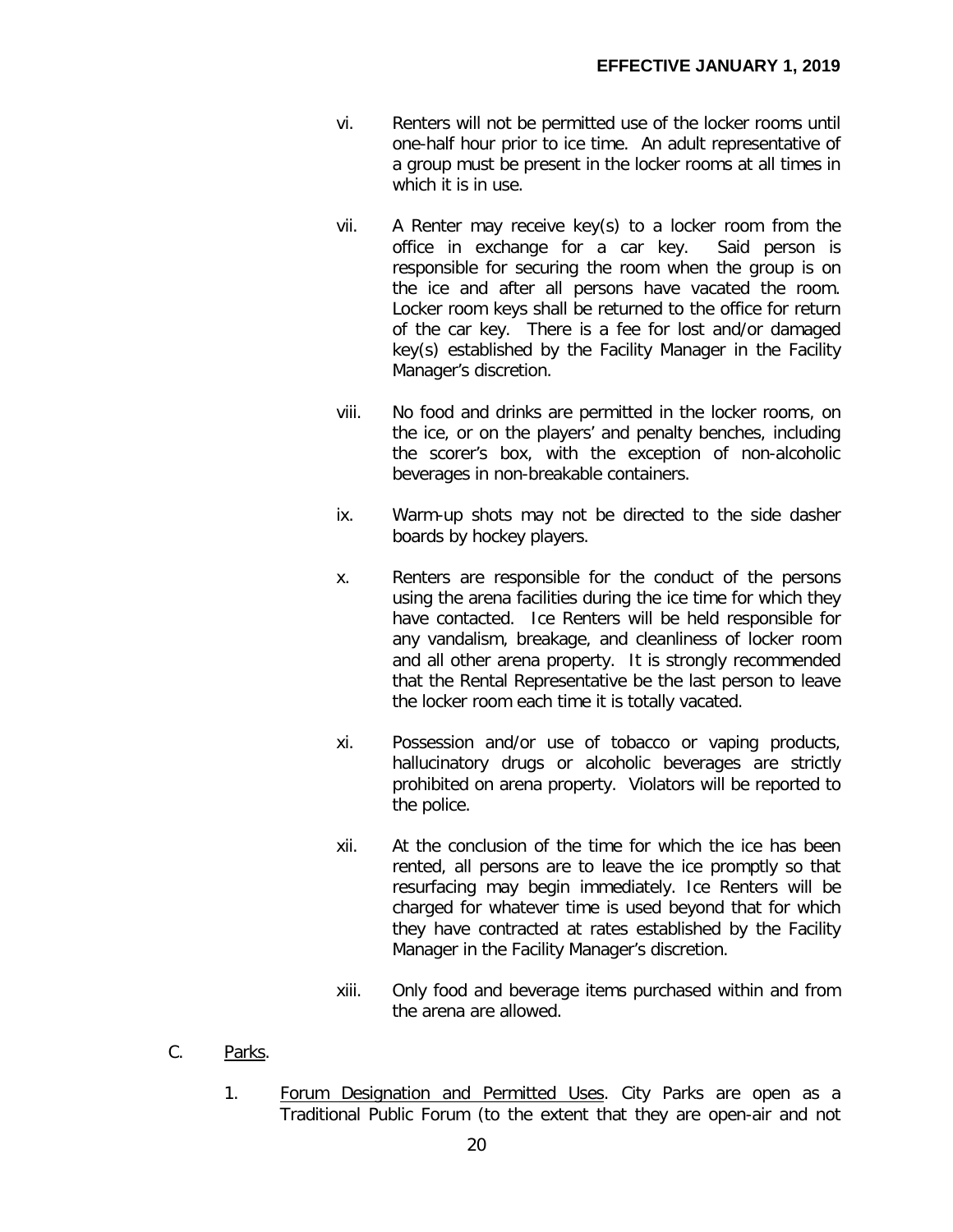designated for specific uses such as sports facilities/fields and reservation-based picnic shelters), subject to the Rules and Regulations established in Chapter 19 of the Farmington Hills Code of Ordinances, all other applicable ordinances, statutes, and regulations, including but not limited to those pertaining to disturbing the peace, noise, and nuisance, and to the requirements and restrictions set forth in this Subsection VII.C.

- 2. **Facility Manager.** Applications for reservation-based park facilities are to be made to the Department of Special Services.
- 3. Scope of Use. Users of City Parks shall conduct their activities so as not to disrupt the operations of portions of parks designated for specific purposes, including but not limited to: baseball, soccer, and other athletic fields; skate park; archery range; nature center; and golf course.
- 4. Fee-Based Reservation Park Facilities. The following park facilities are available on a first-come first-served fee-based basis, subject to the terms of this Policy and the following rules and regulations:
	- a. Heritage Park Shelter-Specific Rules and Regulations:
		- i. Shelters are rented in one-hour intervals. Shelters shall not be rented or used earlier than 9am or later than sunset.
		- ii. Rental reservations are for the shelter and/or fire pit only. Park equipment, volleyball courts, and other park facilities are not available for rental, and are open to the general public on a first-come-first-served basis.
		- iii. Outside equipment such as inflatables, mechanical rides, amplified sound systems, etc., are not permitted.
		- iv. Portable propane grills are prohibited. Renters may use the City-provided charcoal grills on-site, but users are responsible for providing their own charcoal.
		- v. If the reservation includes electricity, it includes 2 circuits, 15 amps each. Renter must provide heavy duty extension cords.
		- vi. On-site water faucet is not drinkable water and is for park staff use only.
		- vii. Receipt must be retained during reservation by the Renter and presented to park personnel upon request.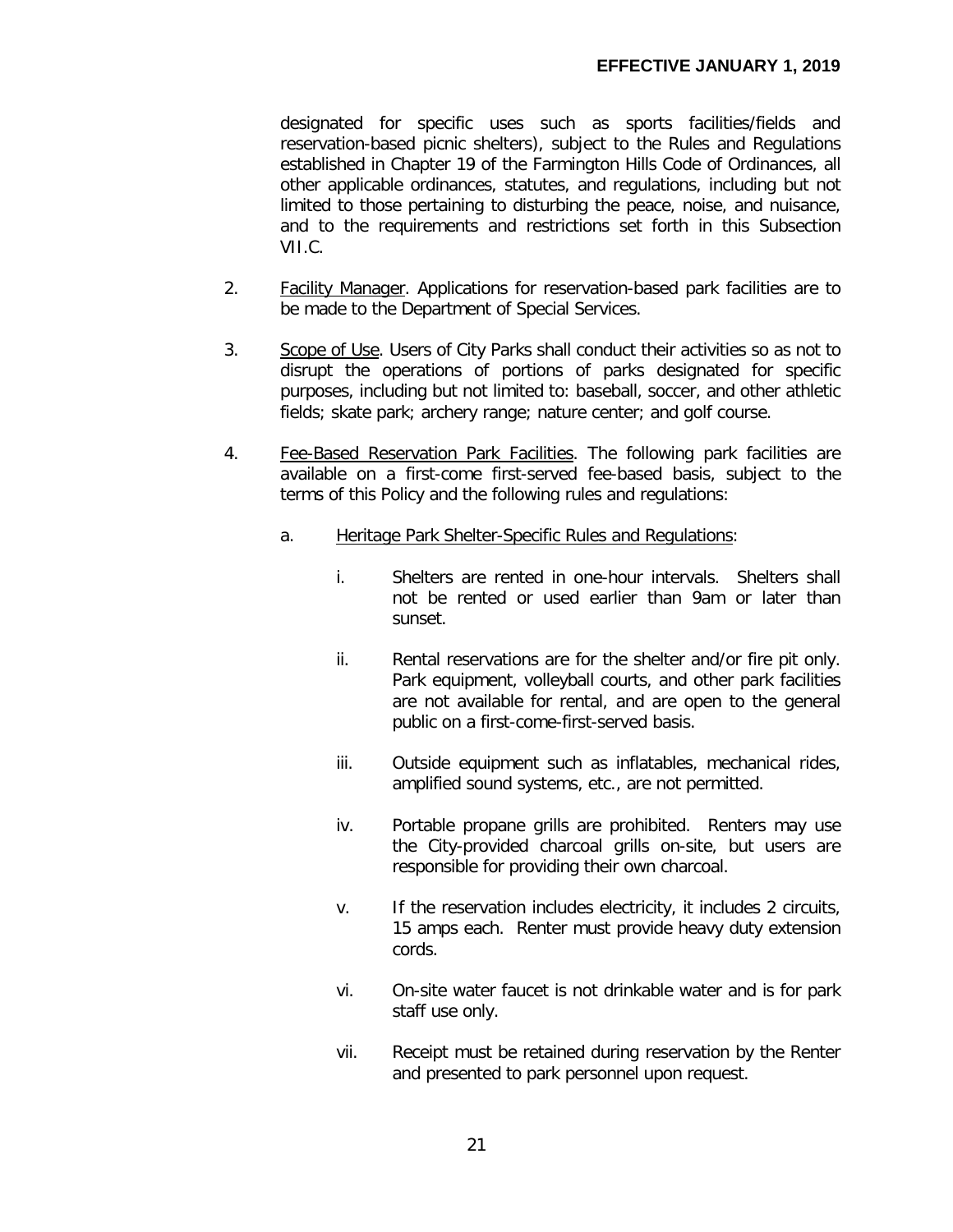- viii. Trash pickup and other cleanup duties are to be performed by the rental group. Therefore, the shelter must be left in the condition in which it was found. The site will be inspected by park personnel at the end of the rental period.
- ix. The Splash Pad is a Memorial Day through Labor Day operation. Its operating hours are 10am to 8pm, weather dependent.
- x. Renters are required to obtain permission from the Facility Manager or the Facility Manager's designee to have catering, but the caterer must be properly licensed by Oakland County.
- xi. Balloons are not permitted, as they pose a choking hazard to wildlife and clog the Splash Pad drain.
- xii. A full refund (less administrative fee) will be issued if rental is canceled more than 30 days from the rental date. A 50% refund will be issued if rental is canceled 30 days or less from rental date. Refunds will only be issued in the event of severe weather as determined in the discretion of the Facility Manager.
- b. Stables Art Studio, Caretakers Farmhouse, Day Camp/Nature Center/Riley Archery Range and Skate Park:
	- i. These facilities shall not be rented or used earlier than 9am or later than sunset.
	- ii. Rental reservations are only for the specific facility that has been applied for. Equipment, volleyball courts, playground areas, and other areas in the park are not available for rental (except as provided in this Policy), and are open to the general public on a first-come-first-served basis.
	- iii. Outside equipment such as inflatables, mechanical rides, amplified sound systems, etc., are not permitted.
	- iv. Receipt must be retained during reservation by the Renter and presented to park personnel upon request.
	- v. Trash pickup and other cleanup duties are to be performed by the rental group. Therefore, the rented facility must be left in the condition in which it was found. The site will be inspected by park personnel at the end of the rental period.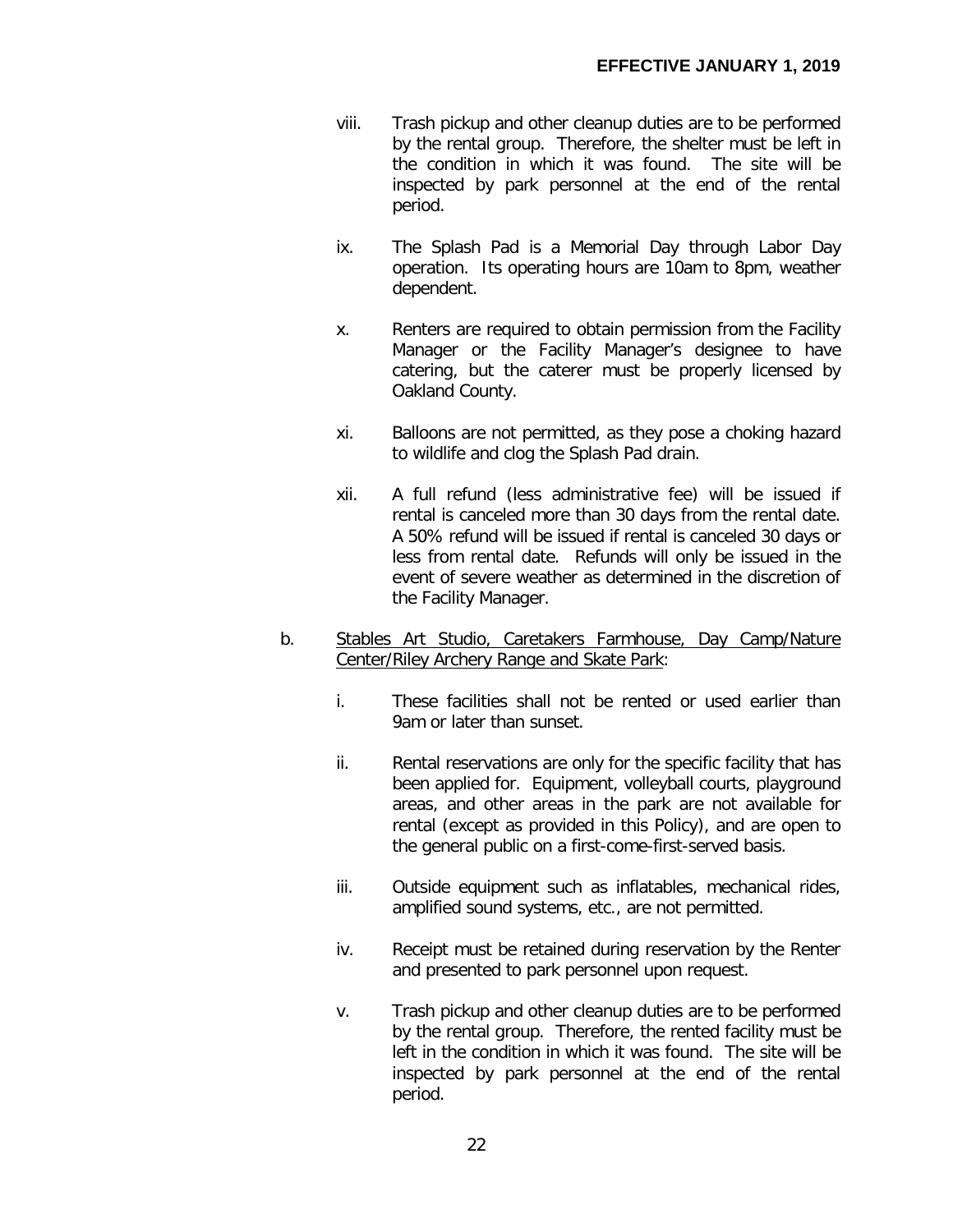- vi. Renters are required to obtain permission from the Facility Manager or the Facility Manager's designee to have catering, but the caterer must be properly licensed by Oakland County.
- vii. Balloons are not permitted outside.
- viii. A full refund (less administrative fee) will be issued if rental is canceled more than 30 days from the rental date. A 50% refund will be issued if rental is canceled 30 days or less from rental date. Refunds will only be issued in the event of severe weather as determined in the discretion of the Facility Manager.
- c. Fields (Games and Practices). The following requirements and regulations shall apply to reservations of park fields for games and practices:
	- i. All field users are required to submit a Field Guideline Application prior to reserving a field.
	- ii. Field hours are from 8:00 a.m. to sunset.
	- iii. Prospective field Renters are classified into two groups: Group I (non-profit organizations including YMCA, Civic Organizations, and homeowner associations; and private groups or teams consisting of at least 60% Farmington Hills residents); and Group II (for-profit organizations, non-community groups, and non-residents).
	- iv. Group I non-profit organizations must supply their tax exempt number.
	- v. Groups I and II may be offered block scheduling (i.e. reserving fields for the entire season as opposed to a weekly basis) by completing a Field Use Reservation Form and submitting for review to the Facility Manager.
	- vi. Group I block scheduling occurs May 15<sup>th</sup> for Spring/Summer and July 15<sup>th</sup> for Fall.
	- vii. Group I and II can reserve fields by May  $15^{th}$ .
	- viii. All reservations that require dragging and lining of fields must be made 3 days prior to field use.
	- ix. Field use is permitted May  $15<sup>th</sup>$  through October  $15<sup>th</sup>$ , weather permitting.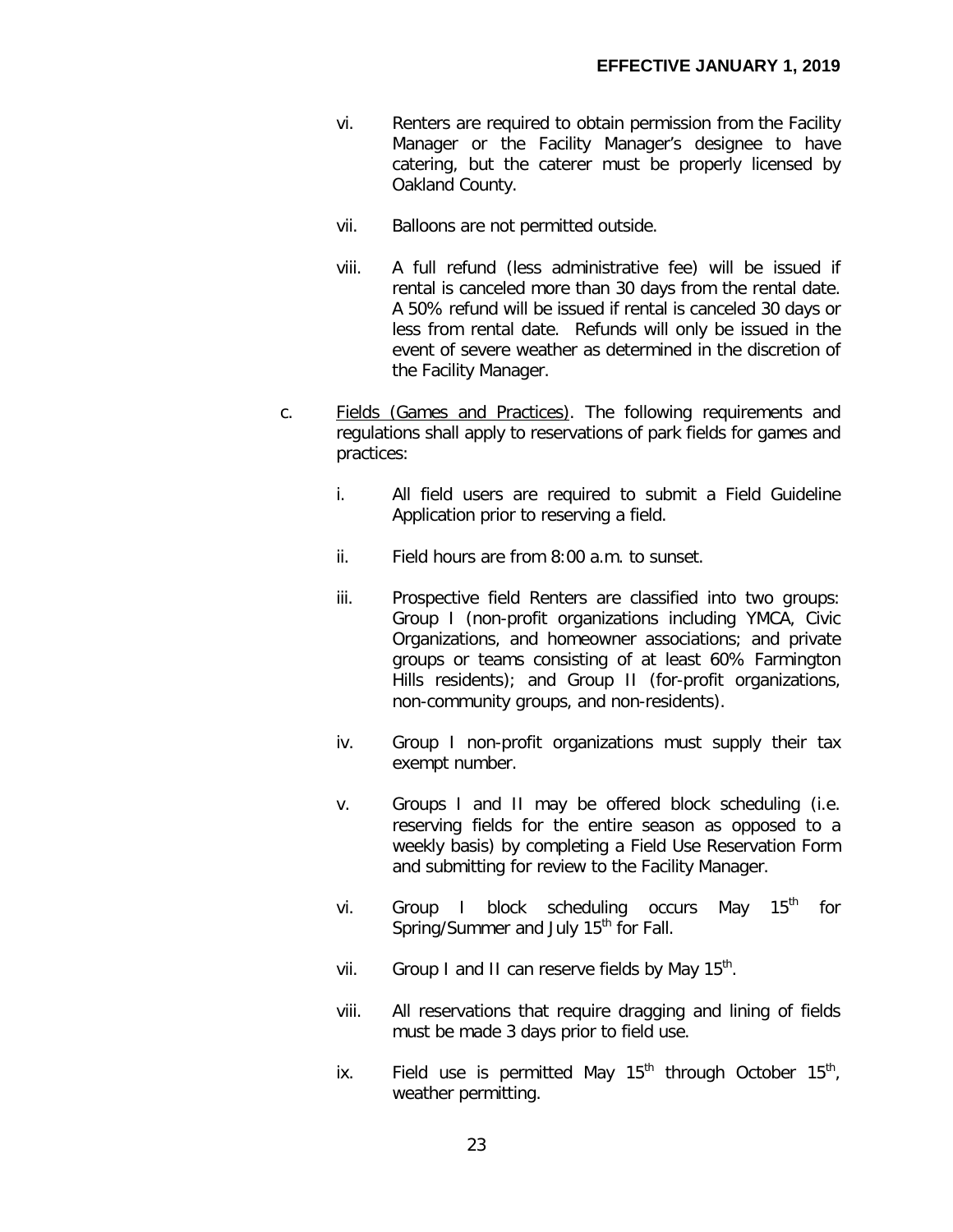- x. During the period of the reservation and field use, the individual or organization shall procure and maintain a General Liability insurance policy in accordance with this Policy.
- xi. Inclement weather may result in the cancellation of field use.
- xii. Field Use Permits will be issued upon approval of a requested reservation for the use of any athletic facility.
- xiii. The Field Use Permit must be carried with the permit holder at all times during the event.
- xiv. The Field Use Permit only assures use of the field permitted and not exclusive use of the park or other fields.
- xv. Permit holders are responsible for those attending the outing. Permit holders and their participants and those attending their outing shall abide by all City and park ordinances and rules.
- xvi. No refunds will be given after fields have been reserved.
- d. Fields (Tournaments). The following requirements and regulations shall apply to reservations of park fields for tournaments:
	- i. During the period of the reservation and field use, the Renter shall procure and maintain a General Liability insurance policy in accordance with this Policy.
	- ii. The Renter will not charge a parking fee, however it may charge an entrance fee.
	- iii. Outside concessions and vendors are not permitted unless the Renter has obtained approval from the Facility Manager or the Facility Manager's designee. Any food vendor approved by the Facility Manager or the Facility Manager's designee must be properly licensed by Oakland County.
	- iv. The Renter shall provide tournament game schedule and field set up information a minimum of one week prior to the event to the Department of Special Services.
	- v. The amounts of a non-refundable deposit and all fees and charges for field reservations shall be established by the Facility Manager. The deposit is due at the time of reservation. Full payment of all fees for the reserved fields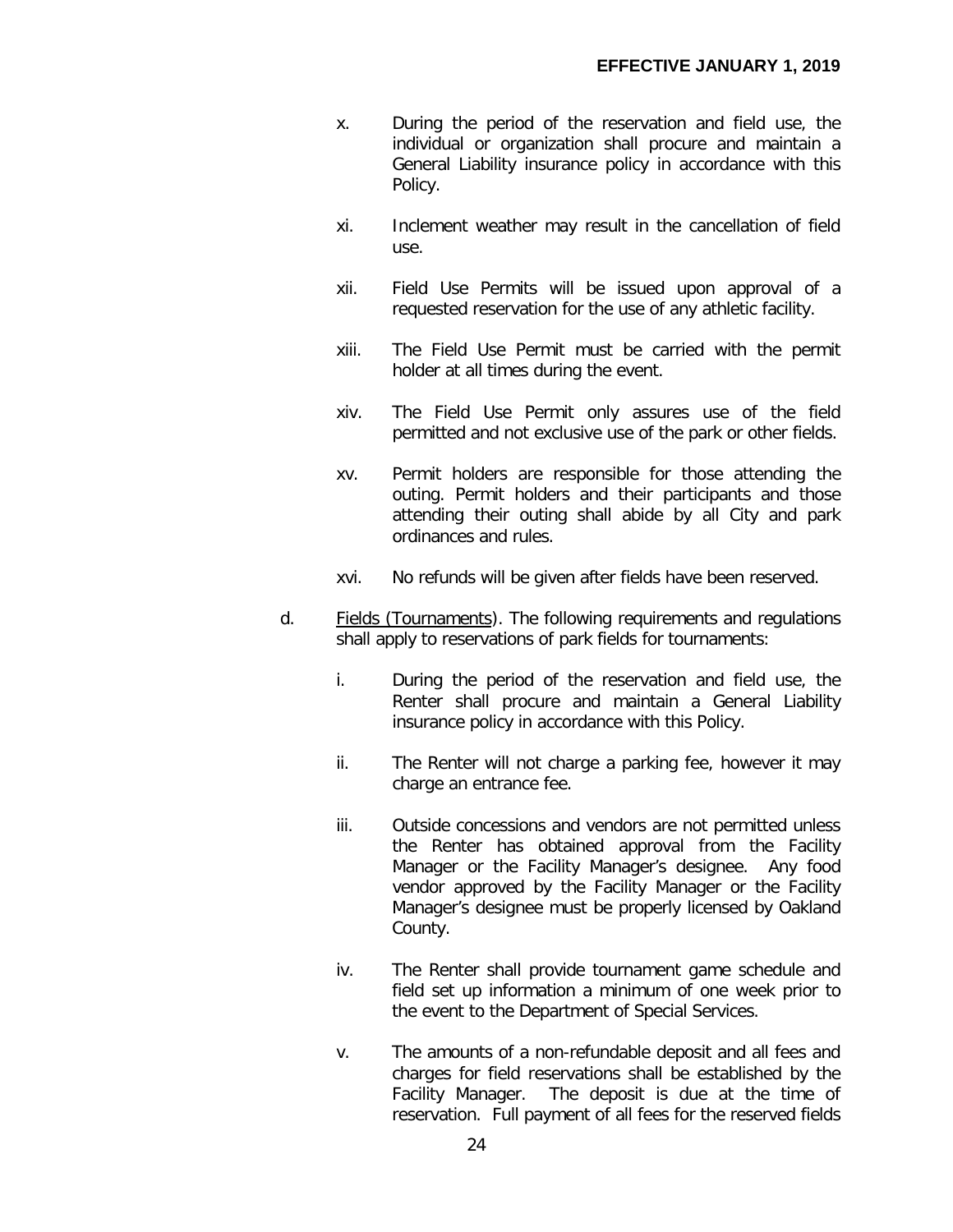must be made a minimum of 10 working days after the event, check payable to Farmington Hills Recreation and sent to: Costick Center, Attn: Field Reservations, 28600 Eleven Mile Road, Farmington Hills, MI 48336.

- vi. Baseball tournament teams are not permitted to use soccer fields.
- vii. Renter and its participants and guests shall abide by all City and park ordinances and rules.
- viii. The Renter shall provide the name and daytime phone number of the event's on-site contact person.
- ix. Renters may rake a baseball field, but not use any mechanical devices or vehicles for said purpose.
- x. Inclement weather may result in the cancellation of field use.
- D. Facilities Not Available for Rent or Use by Outside Groups/Individuals. The following City facilities and properties, or portions thereof, are Non-Public Forums. No space within these facilities is available for fee-based or non-feebased rental use, and no portion of these facilities nor any portion of their premises that is not entitled to regulation as a Traditional Public Forum is intended to be opened as forums for activities unrelated or disruptive to the purpose of the facility.
	- 1. Fire Stations 1, 2, and 4
	- 2. Fire Station 3 (to the extent that it is separated from the Jon Grant Community Center).
	- 3. Police Department Building
	- $4.47<sup>th</sup>$  District Court
	- 5. Department of Public Works Facility (including outbuildings)
	- 6. Farmington Hills Golf Club, except for golf outing fundraisers.
		- a. Note: The restaurant within the Farmington Hills Golf Club is operated by a private entity pursuant to a concession agreement with the City. Any decisions made by that entity pursuant to its independent operating procedures and in compliance with applicable public accommodations law in furtherance of its business purpose shall not be construed as manifesting an intent of the City to confer public forum status on any portion of the Farmington Hills Golf Club property.